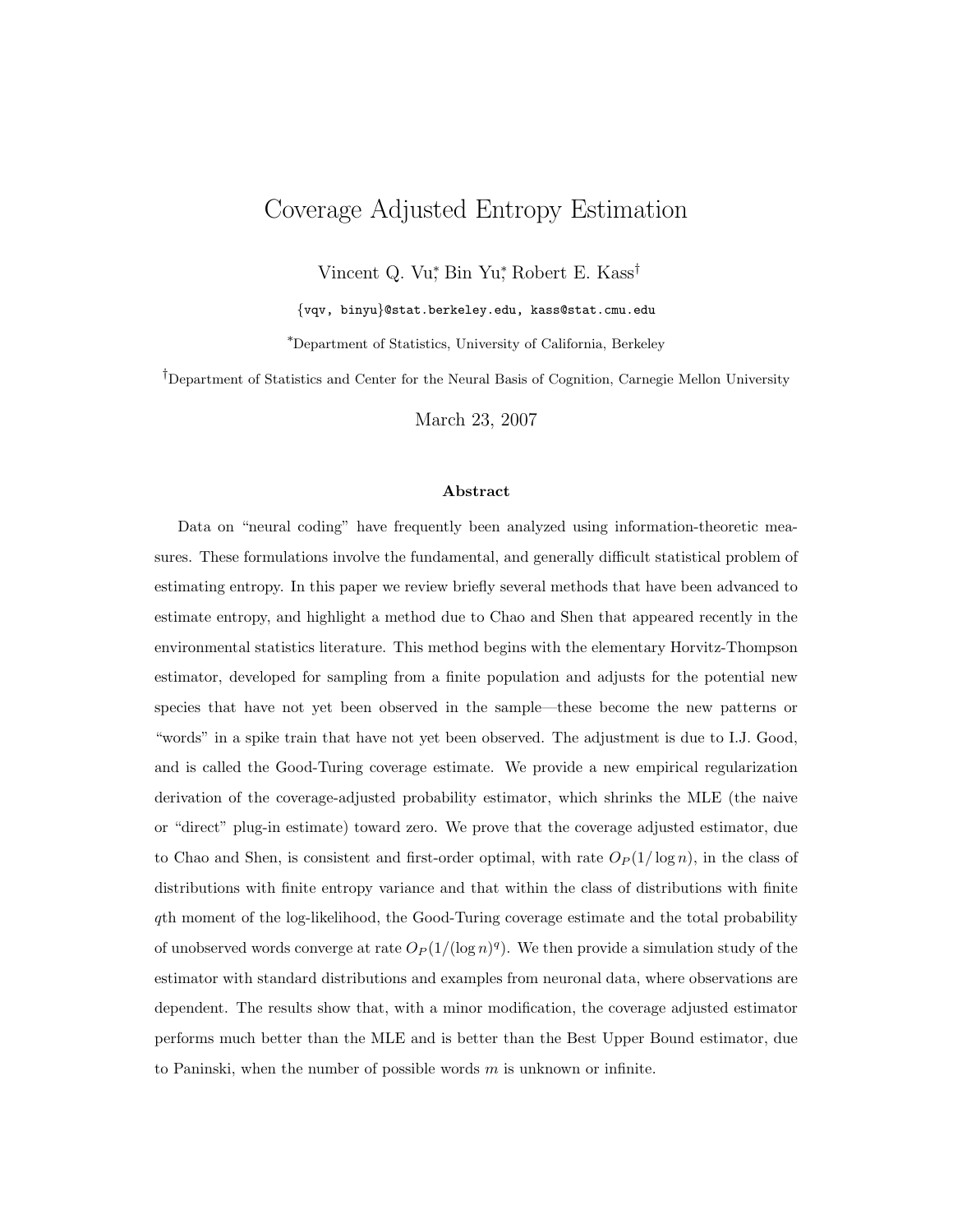## 1 Introduction

The problem of "neural coding" is to elucidate the representation and transformation of information in the nervous system. [17] An appealing way to attack neural coding is to take the otherwise vague notion of "information" to be defined in Shannon's sense, in terms of entropy. [20] This project began in the early days of cybernetics [24] [11], received considerable impetus from work summarized in the book *Spikes: Exploring the Neural Code* [18], and continues to be advanced by many investigators. In most of this research, the findings concern the mutual information between a stimulus and a neuronal spike train response. For a succinct overview see [4]. The mutual information, however, is the difference of marginal and expected conditional entropies; to compute it from data one is faced with the basic statistical problem of estimating the entropy<sup>1</sup>

$$
H := -\sum_{x \in \mathcal{X}} P(x) \log P(x) \tag{1}
$$

of an unknown discrete probability distribution P over a possibly infinite space  $\mathcal{X}$ , the data being conceived as random variables  $X_1, \ldots, X_n$  with  $X_i$  distributed according to P. An apparent method of estimating the entropy is to apply the formula after estimating  $P(x)$  for all  $x \in \mathcal{X}$ , but estimating a discrete probability distribution is, in general, a difficult nonparametric problem. Here, we point out the potential use of a method, the coverage adjusted estimator, due to Chao and Shen [5], which views estimation of entropy as analogous to estimation of the total of some variable distributed across a population, which in turn may be estimated by a simple device introduced by Horvitz and Thompson [8]. We provide an alternative derivation of this estimator, establish optimality of its rate of convergence, and provide simulation results indicating it can perform very well in finite samples–even when the observations are mildly dependent. The simulation results for data generated to resemble neuronal spike trains are given in Figure 1, where the estimator is labeled CAE. In Section 2 we provide background material. Section 3 contains our derivation of the estimator and the convergence result, and Section 4 the description of the simulation study and additional simulation results.

<sup>&</sup>lt;sup>1</sup>Unless otherwise stated, we take all logarithms to be base 2 and define  $0 \log 0 = 0$ .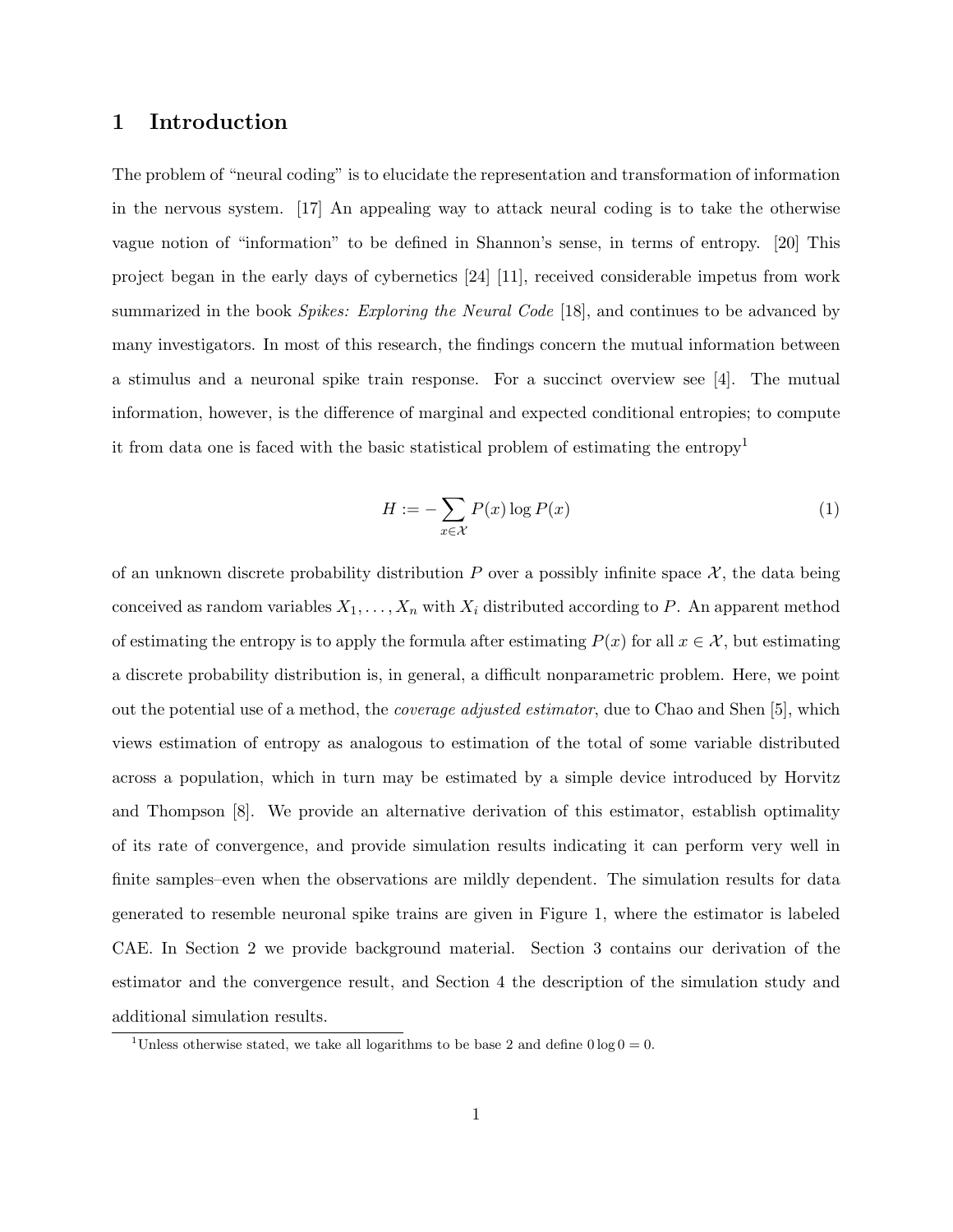

Figure 1: Comparison of entropy estimators in terms of root mean squared error, as a function of sample size, for word lengths  $T = 6$  from V1 data (left) and  $T = 15$  from Field L data (right). Full definitions are given in Section 4. The samples of size  $n$  are drawn from a stationary variable length Markov chain (VLMC) [10] used to model neuronal data from visual (V1) and auditory (Field L) systems. We followed the "direct method" and divided each sample sequence into words, which are blocks of length  $T$ . The plots display the root mean squared error  $(RMSE)$  of the estimates of  $H/T$ . The RMSE was estimated by averaging 1000 independent realizations. MLE is the "naive" empirical plug-in estimate. CAE is the coverage adjusted estimator. BUB+ is the BUB estimator [16] with its m parameter set to the maximum possible number of words (V1:  $6^T$ )  $= 46,656$ , Field L:  $2<sup>T</sup> = 32,768$ ). BUB- is the BUB estimator with m set, naively, to the observed number of words. The actual values of  $H/T$  are V1: 1.66 and Field L: 0.151. The BUB+ estimator has a very large RMSE resulting from specifying m as the maximum number of words. The CAE estimator performs relatively well, especially for sample sizes as small as several hundred words.

## 2 Background

In linguistic applications,  $\mathcal X$  could be the set of words in a language, with P specifying their frequency of occurrence. For neuronal data,  $X_i$  often represents the number of spikes (action potentials) occurring during the ith time bin. Alternatively, when a fine resolution of time is used (such as  $\Delta t = 1$  millisecond), the occurrence of spikes is indicated by a binary sequence, and  $X_i$ becomes the pattern, or "word," made up of 0-1 words or "letters," for the ith word. This is described in Figure 2, and it is the basis for the widely-used "direct method" proposed by Strong et al. [21]. The number of possible words  $m := |\{x \in \mathcal{X} : P(x) > 0\}|$  is usually unknown and possibly infinite. In the example in Figure 2, the maximum number of words is the total number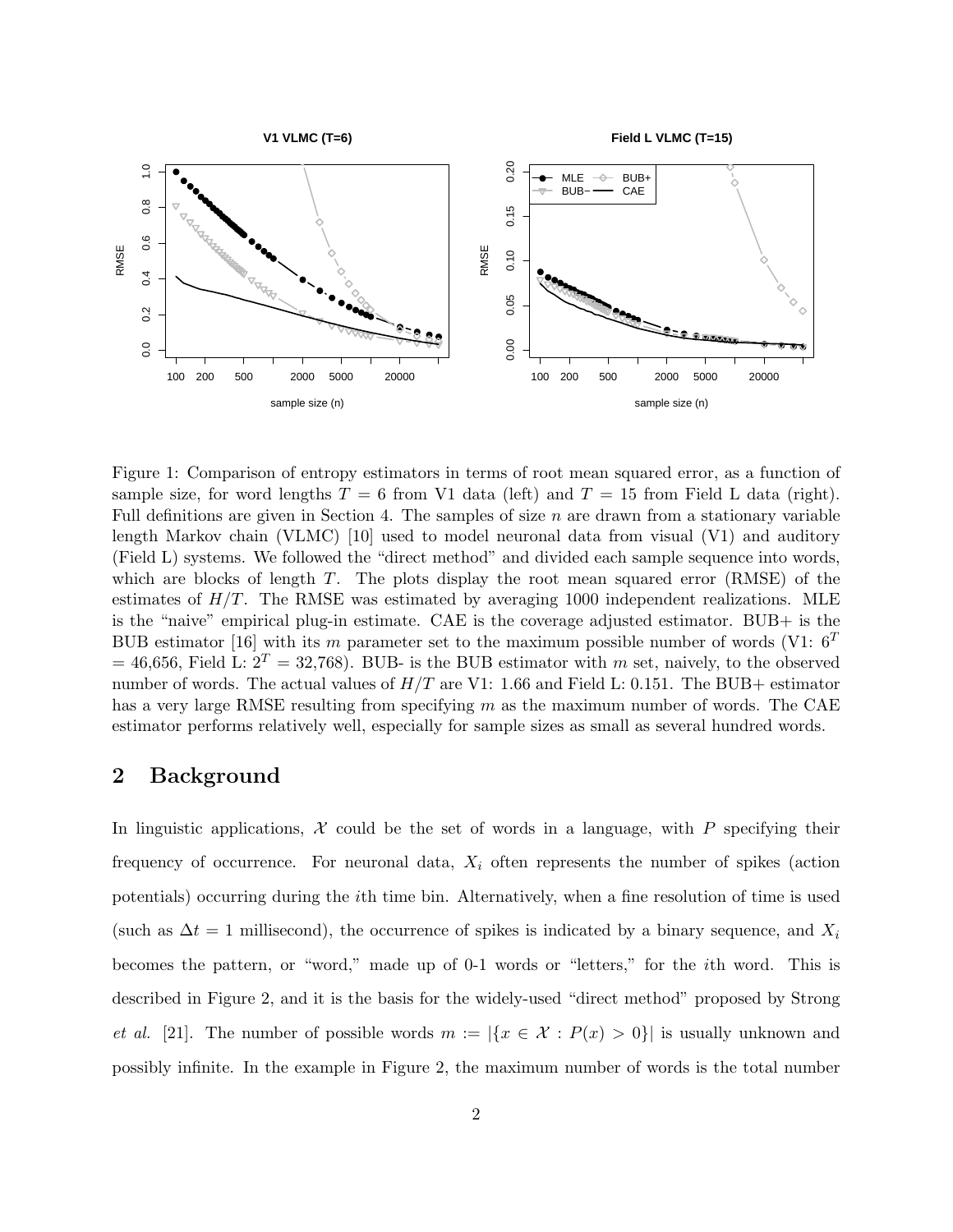

Figure 2: The top row depicts 45 milliseconds of a hypothetical spike train. The ticks on the time axis demarcate  $\Delta t = 1$  millisecond bins (intervals). The spike train is discretized into a sequence of counts. Each count is the number of spikes that fall within a single time bin. Subdividing this sequence into words of length  $T = 10$  leads to the words shown at the bottom. The words  $X_1, X_2, \ldots$  take values in the space  $\mathcal{X} = \{0, 1\}^{10}$  consisting of all 0-1 strings of length 10.

of 0-1 strings of length T. For  $T = 10$  this number is 1024; for  $T = 20$  it is well over one million, and in general there is an exponential explosion with increasing T. Furthermore, the phenomenon under investigation will often involve fine time resolution, necessitating a small bin size  $\Delta t$  and thus a large T. For large T, the estimation of  $P(x)$  is likely to be challenging.

We note that Strong *et al.* [21] calculated the entropy rate. Let  $\{W_t : t = 1, 2, ...\}$  be a discretized (according to  $\Delta t$ ) spike train as in the example in Figure 2. If  $\{W_t\}$  is a stationary process, the entropy of a word, say  $X_1 = (W_1, \ldots, W_T)$ , divided by its length T is non-increasing in T and has a limit as  $T \to \infty$ , i.e.

$$
\lim_{T \to \infty} \frac{1}{T} H(X_1) = \lim_{T \to \infty} \frac{1}{T} H(W_1, \dots, W_T) =: H'
$$
\n(2)

exists [6]. This is the entropy rate of  $\{W_t\}$ . The word entropy is used to estimate the entropy rate. If  $\{W_t\}$  has finite range dependence, then the above entropy factors into a sum of conditional entropies and a single marginal entropy. Generally, the word length is chosen to be large enough so that  $H(W_1, \ldots, W_T)/T$  is a close approximation to  $H'$ , but not so large that there are not enough words to estimate  $H(W_1, \ldots, W_T)$ . Strong *et al.* [21] proposed that the entropy rate estimate be extrapolated from estimates of the word entropy over a range of word lengths. We do not address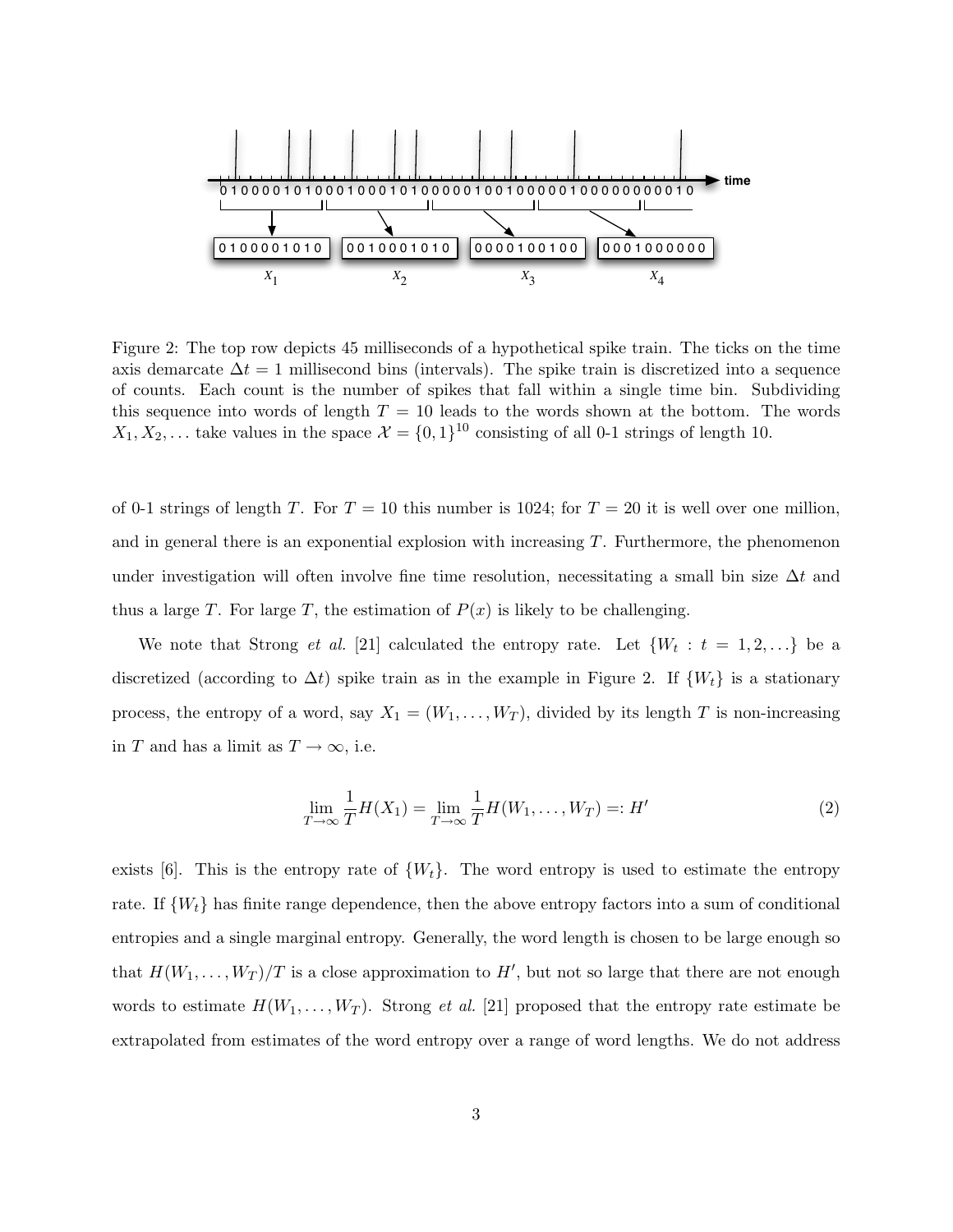this extrapolation, but rather focus on the problem of estimating the entropy of a word.

In the most basic case the observations  $X_1, \ldots, X_n$  are assumed to be independent and identically distributed (i.i.d.). Without loss of generality, we assume that  $\mathcal{X} \subseteq \mathbb{N}$  and that the words <sup>2</sup> are labeled  $1, 2, \ldots$ . The seemingly most natural estimate is the *empirical plug-in* estimator

$$
\hat{H} := -\sum_{x} \hat{P}(x) \log \hat{P}(x),\tag{3}
$$

which replaces the unknown probabilities in (1) with the empirical probabilities  $\hat{P}(x) := n_x/n$ , that is the observed proportion  $n_x/n$  of occurrences of the word x in  $X_1, \ldots, X_n$ . The empirical plug-in estimator is often called the "naive" estimate or the "MLE"–after the fact that  $\hat{P}$  is the maximum likelihood estimate of P. We will use "MLE" and "empirical plug-in" interchangeably. From Jensen's Inequality it is readily seen that the MLE is negatively biased unless P is trivial. In fact no unbiased estimate of entropy exists, see [16] for an easy proof.

In the finite  $m$  case, Basharin  $[3]$  showed that the MLE is biased, consistent, and asymptotically normal with variance equal to the *entropy variance*  $Var[log P(X_1)]$ . Miller [13] previously studied the bias independently and provided the formula

$$
\mathbb{E}\hat{H} - H = -\frac{m-1}{2n} + O(1/n^2). \tag{4}
$$

The bias dominates the mean squared error of the estimator [1], and has been the focus of recent studies [23, 16].

The original "direct method" advocated an ad-hoc strategy of bias reduction based on a subsampling extrapolation [21]. A more principled correction based on the jackknife technique was proposed earlier by Zahl [27]. The formula (4) suggests a bias correction of adding  $(m-1)/(2n)$ to the MLE. This is known as the Miller-Maddow correction. Unfortunately, it is an asymptotic correction that depends on the unknown parameter m. Paninski [16] observed that both the MLE and Miller-Maddow estimates fall into a class of estimators that are linear in the frequencies of ob-

<sup>&</sup>lt;sup>2</sup>The information theory literature traditionally refers to  $\mathcal X$  as an *alphabet* and its elements as *symbols*. It is natural to call a tuple of symbols a word, but the problem of estimating the entropy of the T-tuple word reduces to that of estimating the entropy in an enlarged space (of T-tuples).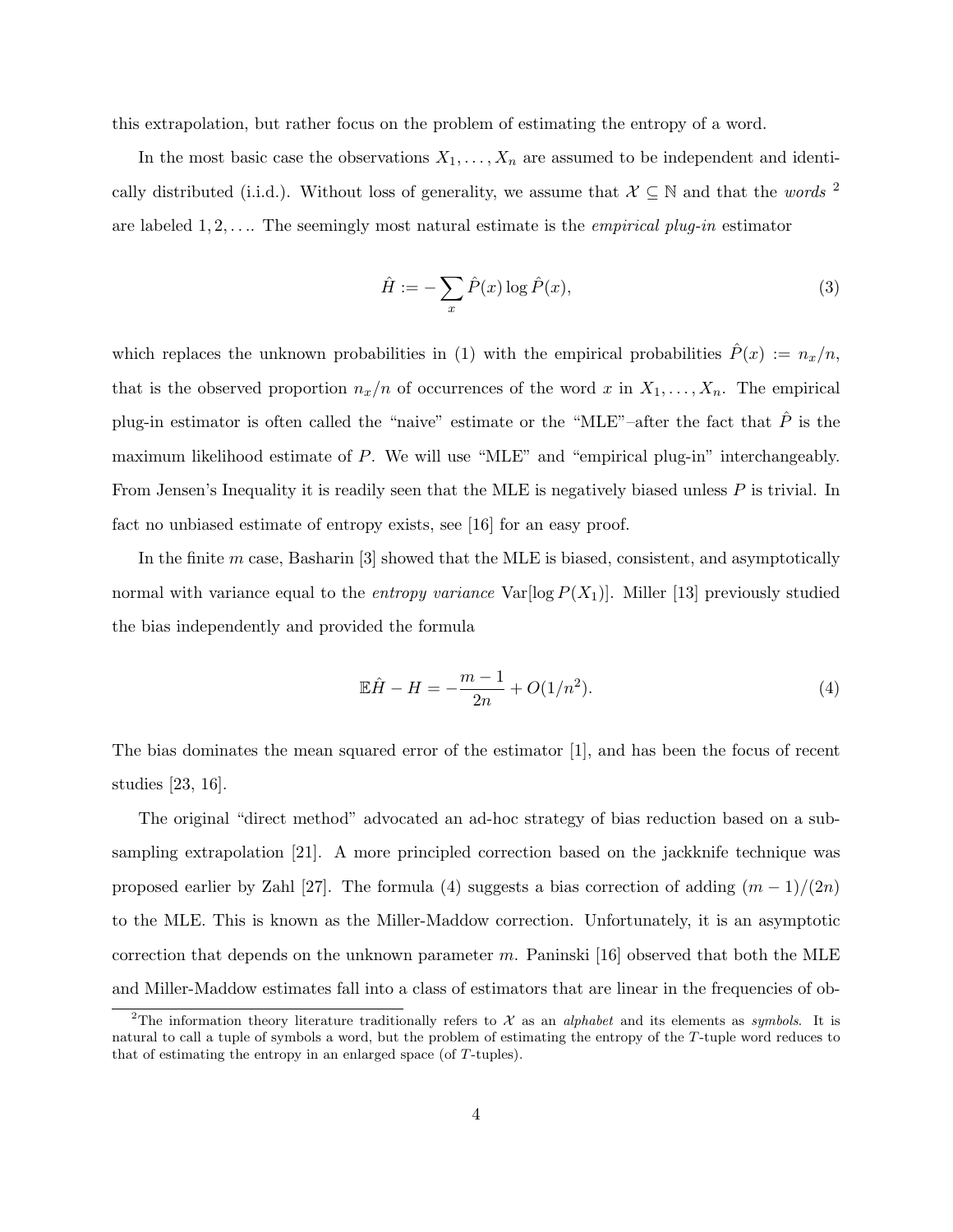served word counts  $f_j = |\{n_x : n_x = j\}|$ . He proposed an estimate, "Best Upper Bounds" (BUB), based on numerically minimizing an upper-bound on the bias and variance of such estimates when m is assumed finite and known. We note that in the case that m is unknown, it can be replaced by an upper-bound, but the performance of the estimator is degraded.

Bayesian estimators have also been proposed for the finite m case by Wolpert and Wolf [25]. Their approach is to compute the posterior distribution of entropy based on a symmetric Dirichlet prior on P. Nemenman et al. [14] found that the Dirichlet prior on P induces a highly concentrated prior on entropy. They argued that this property is undesirable and proposed an estimator based on a Dirichlet mixture prior with the goal of flattening the induced prior distribution on entropy. Their estimate requires a numerical integration and also the unknown parameter m, or at least an upper-bound. The estimation of m is even more difficult than the estimation of entropy [1], because it corresponds to estimating  $\lim_{a\downarrow 0} \sum_x [P(x)]^a$ .

In the infinite  $m$  case, Antos and Kontoyiannis [1] proved consistency of the empirical plug-in estimator and showed that there is no universal rate of convergence for any estimator. However, Wyner and Foster [26] have shown that the best rate (to first order) for the class of distributions with with finite *entropy variance* or equivalently finite log-likelihood second moment

$$
\sum_{x} P(x) (\log P(x))^2 < \infty \tag{5}
$$

is  $O_P(1/\log n)$ . This rate is achieved by the empirical plug-in estimate as well as an estimator based on match lengths. Despite the fact that the empirical plug-in estimator is asymptotically optimal, its finite sample performance leaves much to be desired.

Chao and Shen [5] proposed a coverage adjusted entropy estimator intended for the case when there are potentially unseen words in the sample. This is always the case when  $m$  is relatively large or infinite. Intuitively, low probability words are typically absent from most sequences, i.e. the expected sample coverage is  $< 1$ , but in total, the missing words can have a large contribution to H. The estimator is based on plug-in of a coverage adjusted version of the empirical probability into the Horvitz-Thompson [8] estimator of a population total. They presented simulation results showing that the estimator seemed to perform quite well, especially in the small sample size regime,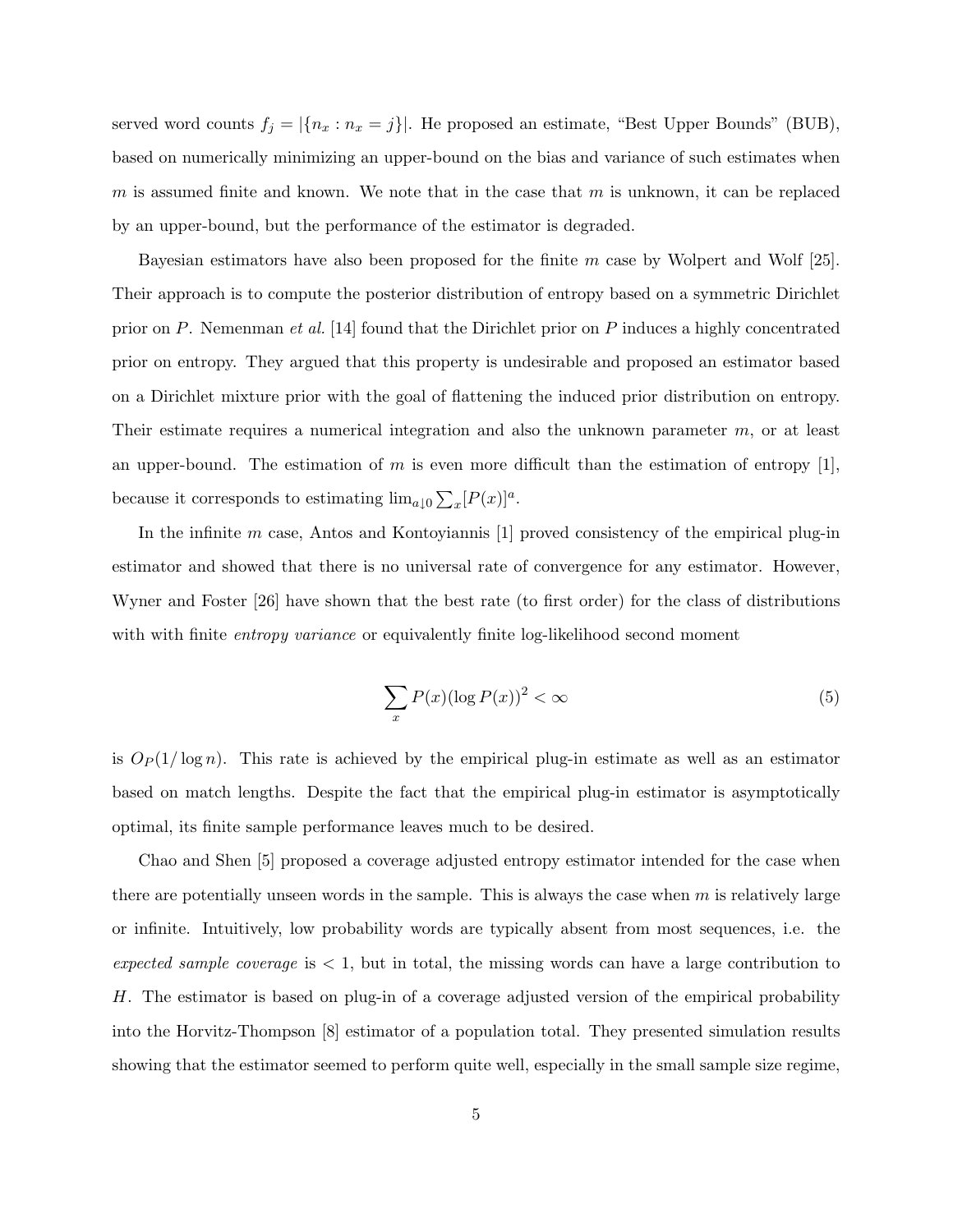when compared to the usual empirical plug-in and several bias corrected variants. The estimator does not require knowledge of m, but they assumed a finite m. We prove here (Theorem 1) that the coverage adjusted estimator also works in the infinite  $m$  case. Chao and Shen also provided approximate confidence intervals for the coverage adjusted estimate, however they are asymptotic and depend on the assumption of finite m.

The problems of entropy estimation and estimation of the distribution  $P$  are distinct. Entropy estimation should be no harder than estimation of  $P$ , since  $H$  is a functional of  $P$ . However, several of the entropy estimators considered here depend either implicitly or explicitly on estimating P. BUB is linear in the frequency of observed word counts  $f_j$ , and those are 1-to-1 with the empirical distribution  $\hat{P}$  up to labeling. In general, any symmetric estimator is a function of  $\hat{P}$ . The only estimators mentioned above that does not depend on  $\hat{P}$  is the match length estimator. For the coverage adjusted estimator, the dependence on estimating  $P$  is only through estimating  $P(k)$  for observed words k.

## 3 Theory

Unobserved words—those that do not appear in the sample, but have non-zero probability–can have a great impact on entropy estimation. However, these effects can be mitigated with two types of corrections: Horvitz-Thompson adjustment and coverage adjustment of the probability estimate. Section 3.1 contains an exposition of some of these effects. The adjustments are described in Section 3.2 along with the definition of the resulting coverage adjusted entropy estimator. A key ingredient of the estimator is a coverage adjusted probability estimate. We provide a novel derivation from the viewpoint of regularization in Section 3.3. Lastly, Section 3.4 concludes the theoretical study with our rate of convergence results.

Throughout this section we assume that  $X_1, \ldots, X_n$  is an i.i.d. sequence from the distribution P on the countable set X. Without loss of generality, we assume that the  $P(k) > 0$  for all  $k \in \mathcal{X}$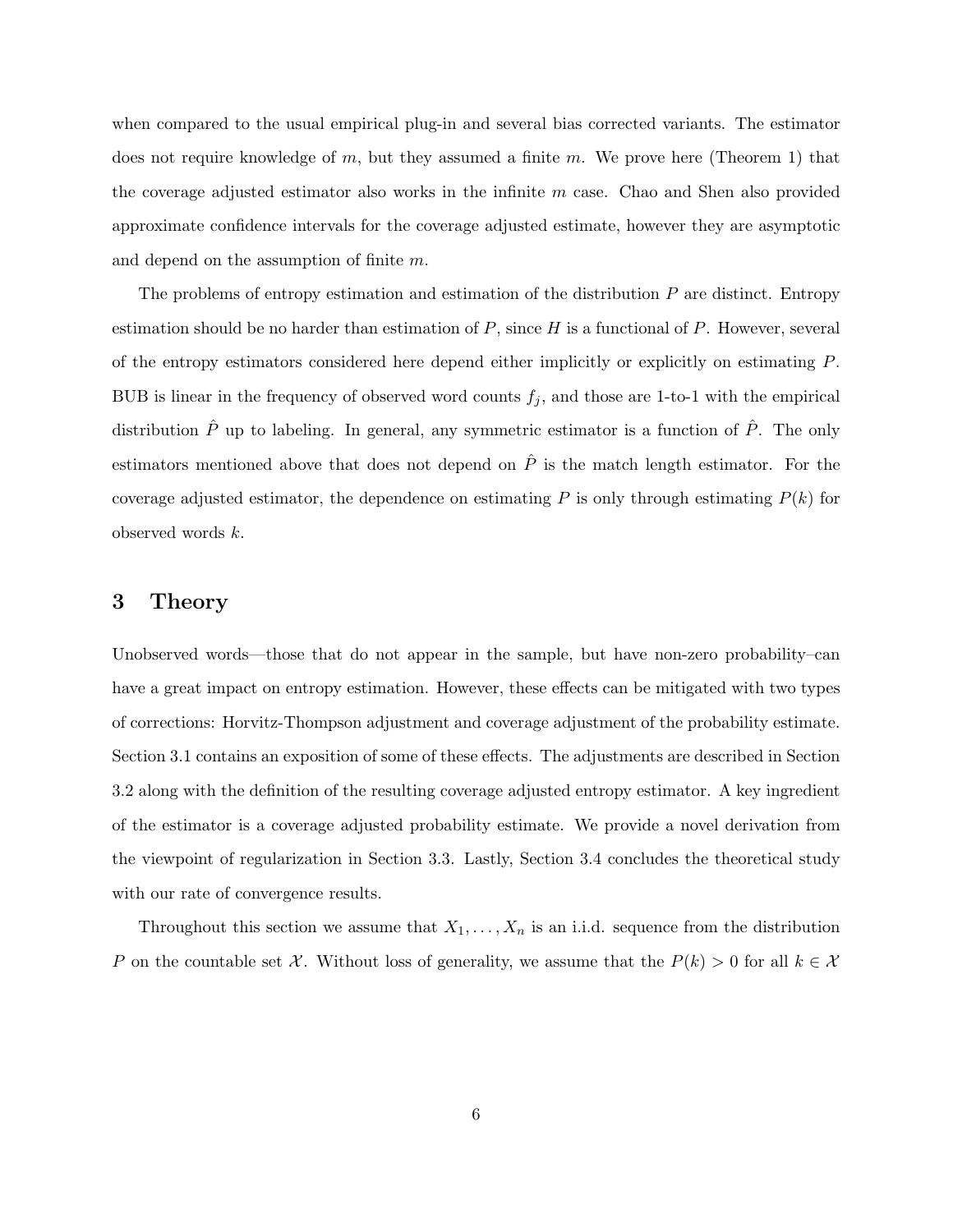and write  $p_k$  for  $P(k) = \mathbb{P}(X_i = k)$ . As before,  $m := |\mathcal{X}|$  and possibly  $m = \infty$ . Let

$$
n_k := \sum_{i=1}^n 1\{X_i = k\}
$$
 (6)

be the number of times that the word k appears in the sequence  $X_1, \ldots, X_n$ , with  $1\{\cdot\}$  denoting the indicator of the event  $\{\cdot\}.$ 

## 3.1 The Unobserved Word Problem

The set of observed words S is the set of words that appear at least once in the sequence  $X_1, \ldots, X_n$ , i.e.

$$
S := \{k : n_k > 0\}.
$$
 (7)

The complement of S, i.e.  $\mathcal{X}\backslash S$ , is the set of unobserved words. There is always a non-zero probability of unobserved words, and if  $m > n$  or  $m = \infty$  then there are always unobserved words. In this section we describe two effects of the unobserved words pertaining to entropy estimation.

Given the set of observed words  $S$ , the entropy of  $P$  can be written as the sum of two parts:

$$
H = -\sum_{k \in S} p_k \log p_k - \sum_{k \notin S} p_k \log p_k. \tag{8}
$$

One part is the contribution of observed words; the other is the contribution of unobserved words. Suppose for a moment that  $p_k$  is known exactly for  $k \in S$ , but unknown for  $k \notin S$ . Then we could try to estimate the entropy by

$$
-\sum_{k\in S} p_k \log p_k,\tag{9}
$$

but there would be an error in the estimate unless the sample coverage

$$
C := \sum_{k \in S} p_k \tag{10}
$$

is identically 1. The error is due to the contribution of unobserved words and thus the unobserved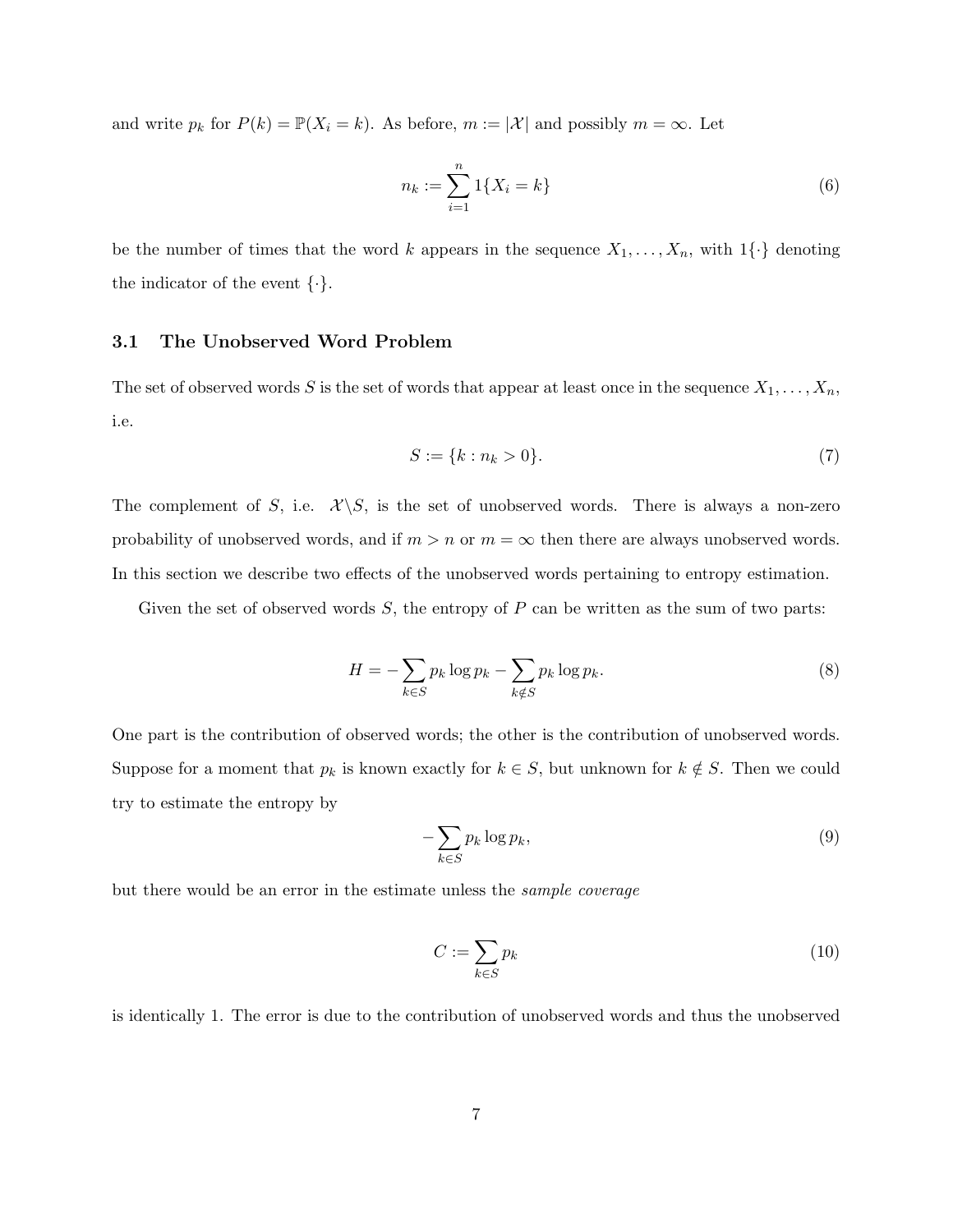summands:

$$
-\sum_{k \notin S} p_k \log p_k. \tag{11}
$$

This error could be far from negligible, and its size depends on the  $p_k$  for  $k \notin S$ . However, there is an adjustment that can be made so that the adjusted version of (9) is an unbiased estimate of H. This adjustment comes from the Horvitz-Thompson [8] estimate of a population total, and we will review it in Section 3.2.

Unfortunately,  $p_k$  is unknown for both  $k \in S$  and  $k \notin S$ . A common estimate for  $p_k$  is the MLE/empirical  $\hat{p}_k := n_k/n$ . Plugging this estimate into (9) gives the MLE/empirical plug-in estimate of entropy:

$$
\hat{H} := -\sum_{k} \hat{p}_k \log \hat{p}_k = -\sum_{k \in S} \hat{p}_k \log \hat{p}_k,\tag{12}
$$

because  $\hat{p}_k = 0$  for all  $k \notin S$ . If the sample coverage C is < 1, then this is a degenerate estimate because  $\sum_{k\in S}\hat{p}_k = 1$  and so  $\hat{p}_k = 0$  for all  $k \notin S$ . Thus, we could shrink the estimate of  $p_k$  on S toward zero so that its sum over S is  $< 1$ . This is the main idea behind the coverage adjusted probability estimate, however we will derive it from the viewpoint of regularization in Section 3.3.

We have just seen that unobserved words can have two negative effects on entropy estimation: unobserved summands and error-contaminated summands. The average "size" of the set of unobserved words can be measured by 1 minus the sample coverage:

$$
1 - C = \sum_{k \notin S} p_k = \mathbb{P}(X_{n+1} \notin S | S).
$$
 (13)

Thus, it is also the conditional probability that a future observation  $X_{n+1}$  is not a previously observed word. So

$$
\mathbb{E}(1 - C) = \mathbb{P}(X_{n+1} \notin S) = \sum_{k} p_k (1 - p_k)^n.
$$
 (14)

and in general  $\mathbb{E}(1-C) > 0$ . Its rate of convergence to 0, as  $n \to \infty$ , depends on P and can be very slow. (See the corollary to Theorem 2 below). So it is necessary to understand how to mitigate the effects of unobserved words on entropy estimation.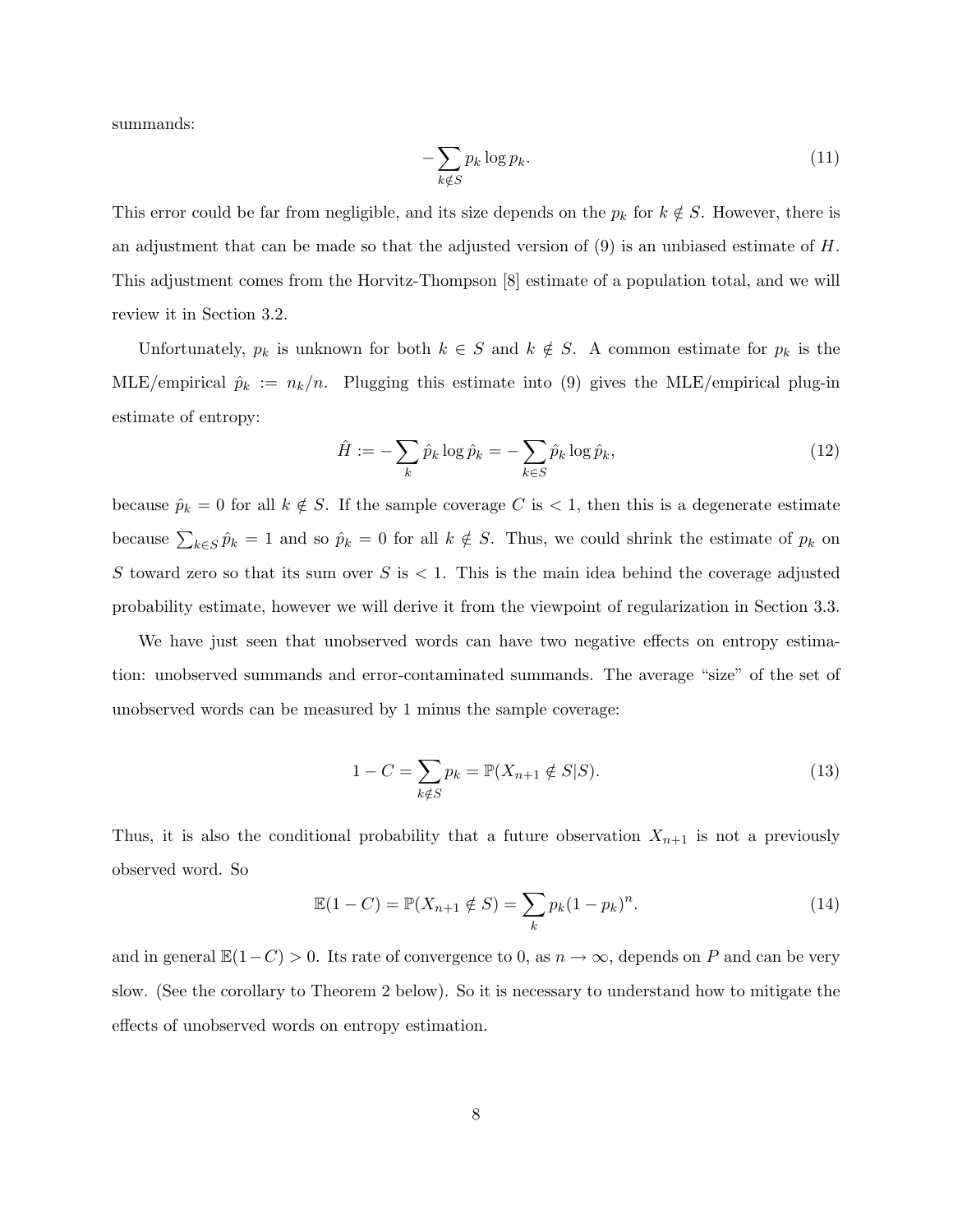### 3.2 Coverage Adjusted Entropy Estimator

Chao and Shen [5] observed that entropy can be thought of as the total  $\sum_k y_k$  of an unknown population consisting of elements  $y_k = -p_k \log p_k$ . For the general problem of estimating a population total, the Horvitz-Thompson estimator [8],

$$
\sum_{k \in S} \frac{y_k}{\mathbb{P}(k \in S)} = \sum_k \frac{y_k}{\mathbb{P}(k \in S)} 1\{k \in S\},\tag{15}
$$

provides an unbiased estimate of  $\sum_k y_k$ , under the assumption that the inclusion probabilities  $\mathbb{P}(k \in S)$  and  $y_k$  are known for  $k \in S$ . For the i.i.d. sequence  $X_1, \ldots, X_n$  the probability that word k is unobserved in the sample is  $(1 - p_k)^n$ . So the inclusion probability is  $1 - (1 - p_k)^n$ . Then the Horvitz-Thompson adjusted version of (9) is

$$
\sum_{k \in S} \frac{-p_k \log p_k}{1 - (1 - p_k)^n}.
$$
\n(16)

All that remains is to estimate  $p_k$  for  $k \in S$ . The empirical  $\hat{p}_k$  can be plugged into the above formula, however, as we stated in the previous section, it is a degenerate estimate when  $C < 1$ because it assigns 0 probability to  $k \notin S$  and, thus, tends to overestimates the inclusion probability. We will discuss this further in Section 3.3.

In a related problem, Ashbridge and Goudie [2] considered finite populations with elements  $y_k = 1$ , so that (15) becomes an estimate of the population size. They found that  $\hat{P}$  did not work well and suggested using instead a coverage adjusted estimate  $\tilde{P} := \hat{C}\hat{P}$ , where  $\hat{C}$  is an estimate of C. Chao and Shen recognized this and proposed using the Good-Turing [7, 19] coverage estimator:

$$
\hat{C} := 1 - \frac{f_1}{n},\tag{17}
$$

where  $f_1 := \sum_k 1\{n_k = 1\}$  is the number of singletons in the sequence  $X_1, \ldots, X_n$ . This leads to the coverage adjusted entropy estimator:

$$
\tilde{H} := -\sum_{k} \frac{\tilde{p}_k \log \tilde{p}_k}{1 - (1 - \tilde{p}_k)^n},\tag{18}
$$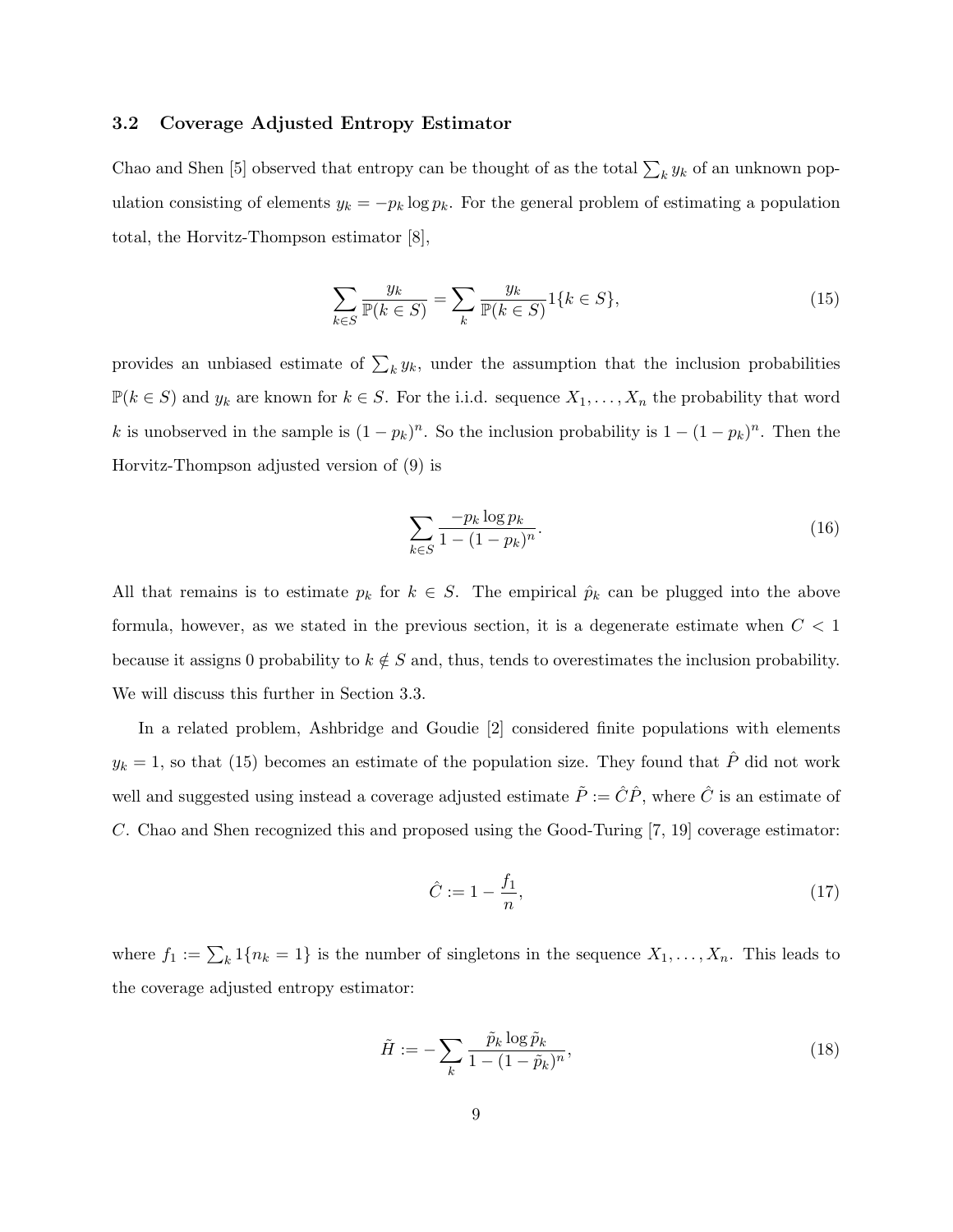where  $\tilde{p}_k := \hat{C}\hat{p}_k$ . Chao and Shen gave an argument for  $C\hat{P}$  based on a conditioning property of the multinomial distribution. In the next section we give a different derivation from the perspective of regularization of an empirical risk, and state why  $\hat{C}$  works well.

#### 3.3 Regularized Probability Estimation

Consider the problem of estimating P under the entropy loss  $L(q, x) = -\log Q(x)$ , for Q satisfying  $Q(k) = q_k \geq 0$  and  $\sum q_k = 1$ . This loss function is closely aligned with the problem of entropy estimation because the risk, i.e. the expected loss on a future observation,

$$
R(Q) := -\mathbb{E}\log Q(X_{n+1})\tag{19}
$$

is uniquely minimized by  $Q = P$  and its optimal value is the entropy of P. The MLE  $\hat{P}$  minimizes the empirical version of the risk

$$
\hat{R}(Q) := -\frac{1}{n} \sum_{i=1}^{n} \log Q(X_i).
$$
\n(20)

As stated previously in Section 3.1, this is a degenerate estimate when there are unobserved words. More precisely, if the expected coverage  $\mathbb{E}C < 1$  (which is true in general), then  $R(\hat{P}) = \infty$ .

Analogously to (8), the expectation in (19) can be split into two parts by conditioning on whether  $X_{n+1}$  is a previously observed word or not:

$$
R(Q) = - \mathbb{E}[\log Q(X_{n+1}) | X_{n+1} \in S] \mathbb{P}(X_{n+1} \in S) +
$$
  
- 
$$
\mathbb{E}[\log Q(X_{n+1}) | X_{n+1} \notin S] \mathbb{P}(X_{n+1} \notin S).
$$
 (21)

Since  $\mathbb{P}(X_{n+1} \in S)$  does not depend on Q, minimizing (21) with respect to Q is equivalent to minimizing

$$
-\mathbb{E}[\log Q(X_{n+1})|X_{n+1} \in S] - \lambda^* \mathbb{E}[\log Q(X_{n+1})|X_{n+1} \notin S],
$$
\n(22)

where  $\lambda^* = \mathbb{P}(X_{n+1} \notin S)/\mathbb{P}(X_{n+1} \in S)$ . We cannot distinguish the probabilities of the unobserved words on the basis of the sample. So consider estimates Q which place constant probability on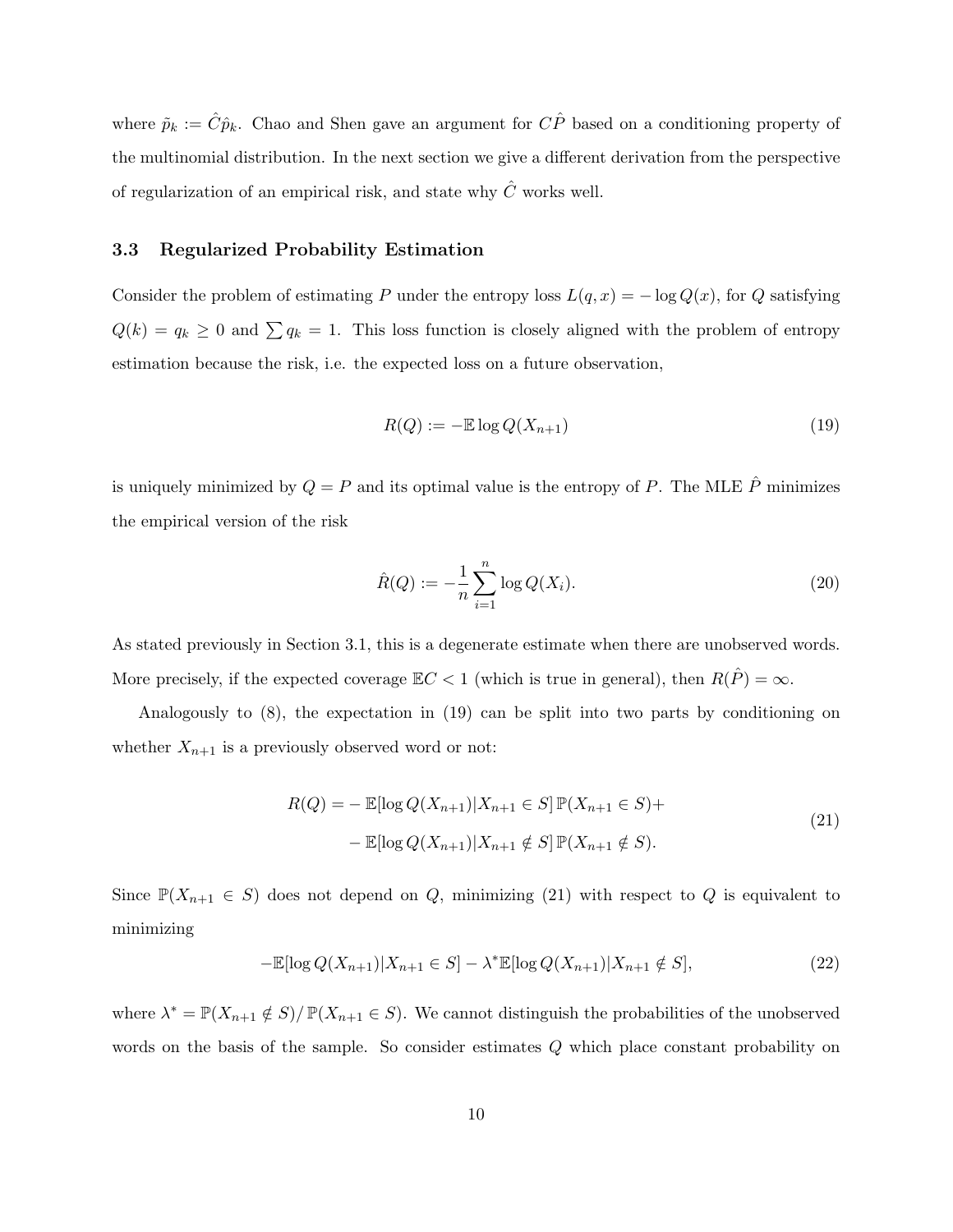$x \notin S$ . Equivalently, these estimates treat the unobserved words as a single class and so the risk reduces to the equivalent form:

$$
-\mathbb{E}[\log Q(X_{n+1})|X_{n+1} \in S] - \lambda^* \mathbb{E} \log \left[1 - \sum_{k \in S} Q(k)\right].
$$
 (23)

The above expectations only involve evaluating  $Q$  at observed words. Thus,  $(20)$  is more natural as an estimate of  $-\mathbb{E}[\log Q(X_{n+1})|X_{n+1} \in S]$ , than as an estimate of  $R(Q)$ . If we let  $\lambda$  be any estimate of the odds ratio  $\lambda^* = \mathbb{P}(X_{n+1} \notin S)/ \mathbb{P}(X_{n+1} \in S)$ , then we arrive at the *regularized empirical risk.* 

$$
\tilde{R}(q;\lambda) := -\frac{1}{n} \sum_{i} \log Q(X_i) - \lambda \log \left[ 1 - \sum_{i} Q(X_i) \right]. \tag{24}
$$

This is the usual empirical risk with an additional penalty on the total mass assigned to observed words. It can be verified that the minimizer, up to an equivalence, is  $(1 + \lambda)^{-1} \hat{P}$ . This estimate shrinks the MLE towards 0 by the amount  $(1+\lambda)^{-1}$ . Any Q which agrees with  $(1+\lambda)^{-1}\hat{P}$  on S is a minimizer of (24). Note that  $(1 + \lambda^*)^{-1} = \mathbb{P}(X_{n+1} \in S) = \mathbb{E}C$  is the expected coverage, rather than the sample coverage C.  $\hat{C}$  can be used to estimate both  $\mathbb{E}C$  and C, however it is actually better as an estimate of EC because McAllester and Schapire [12] have shown that  $\hat{C} = C + O_P(\log n/\sqrt{n}),$ whereas we prove in the appendix:

# **Proposition 1.**  $0 \geq \mathbb{E}(\hat{C} - C) = -\sum_{k} p_k^2 (1-p_k)^{n-1} \geq (1-1/n)^{n-1}/n \sim -e^{-1}/n$  and  $\text{Var}\,\hat{C} \leq 4/n$ .

So  $\hat{C}$  is a  $1/\sqrt{n}$  consistent estimate of EC. Using  $\hat{C}$  to estimate EC =  $(1 + \lambda^*)^{-1}$ , we obtain the coverage adjusted probability estimate  $\tilde{P} = \hat{C}\hat{P}$ .

#### 3.4 Convergence Rates

In the infinite  $m$  case, Antos and Kontoyiannis  $[1]$  proved that the MLE is universally consistent almost surely and in  $L^2$ , provided that the entropy exists. However, they also showed that there can be no universal rate of convergence for entropy estimation. Some additional restriction must be made beyond the existence of entropy in order to obtain a rate of convergence. Wyner and Foster [26] found that for the weakest natural restriction,  $\sum_k p_k (\log p_k)^2 < \infty$ , the best rate of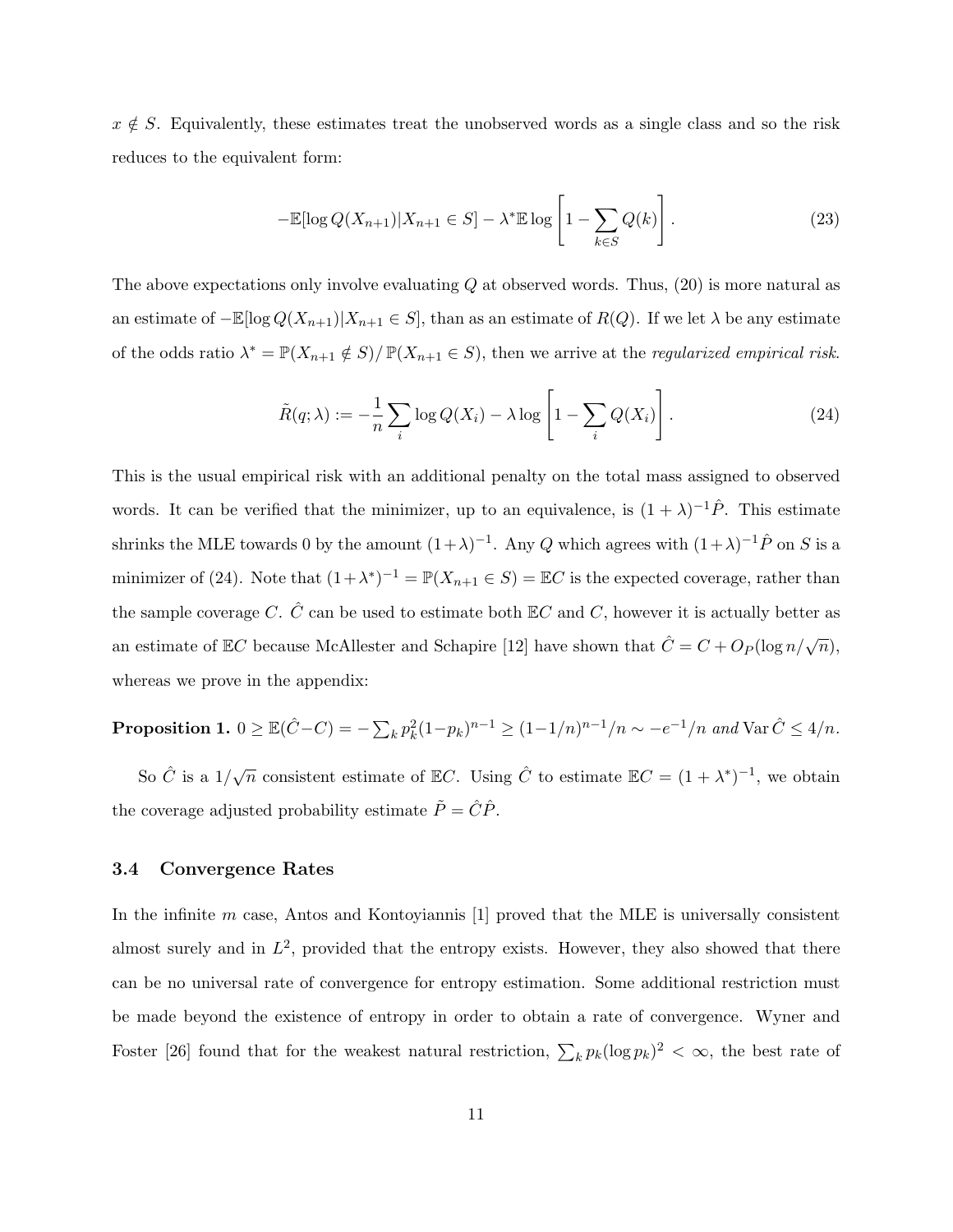convergence, to first order, is  $O_P(1/\log n)$ . They proved that the MLE and an estimator based on match lengths achieves this rate. Our main theoretical result is that the coverage adjusted estimator also achieves this rate.

**Theorem 1.** Suppose that  $\sum_k p_k (\log p_k)^2 < \infty$ . Then as  $n \to \infty$ ,

$$
\tilde{H} = H + O_P(1/\log n). \tag{25}
$$

In the previous section we employed  $\hat{C} = 1 - f_1/n$ , in the regularized empirical risk (24). As for the observed sample coverage,  $C = \mathbb{P}(X_{n+1} \in S|S)$ , McAllester and Schapire [12] proved that  $\hat{C} = \mathbb{P}(X_{n+1} \in S | S) + O_P(\log n / \sqrt{n})$ , regardless of the underlying distribution. Our theorem below together with McAllester and Schapire's implies a rate of convergence on the total probability of unobserved words.

**Theorem 2.** Suppose that  $\sum_k p_k |\log p_k|^q < \infty$ . Then as  $n \to \infty$ , almost surely,

$$
\hat{C} = 1 - O(1/(\log n)^q). \tag{26}
$$

**Corollary.** Suppose that  $\sum_k p_k |\log p_k|^q < \infty$ . Then as  $n \to \infty$ ,

$$
1 - C = \mathbb{P}(X_{n+1} \notin S | S) = O_P(1/(\log n)^q). \tag{27}
$$

*Proof.* This follows from the above theorem and Theorem 3 of [12] which implies  $|\hat{C} - \mathbb{P}(X_{n+1} \in$  $|S|S| \leq o_P(1/(\log n)^q)$  because

$$
0 \le \mathbb{P}(X_{n+1} \notin S | S) \le |1 - \hat{C}| + |\hat{C} - \mathbb{P}(X_{n+1} \in S | S)| \tag{28}
$$

and  $O_P(1/(\log n)^q) + o_P(1/(\log n)^q) = O_P(1/(\log n)^q)$ . П

We defer the proofs of Theorems 1 and 2 to Appendix A. At the time of writing, the only other entropy estimators proved to be consistent and asymptotically first-order optimal in the finite entropy variance case that we are aware of are the MLE and Wyner and Foster's modified match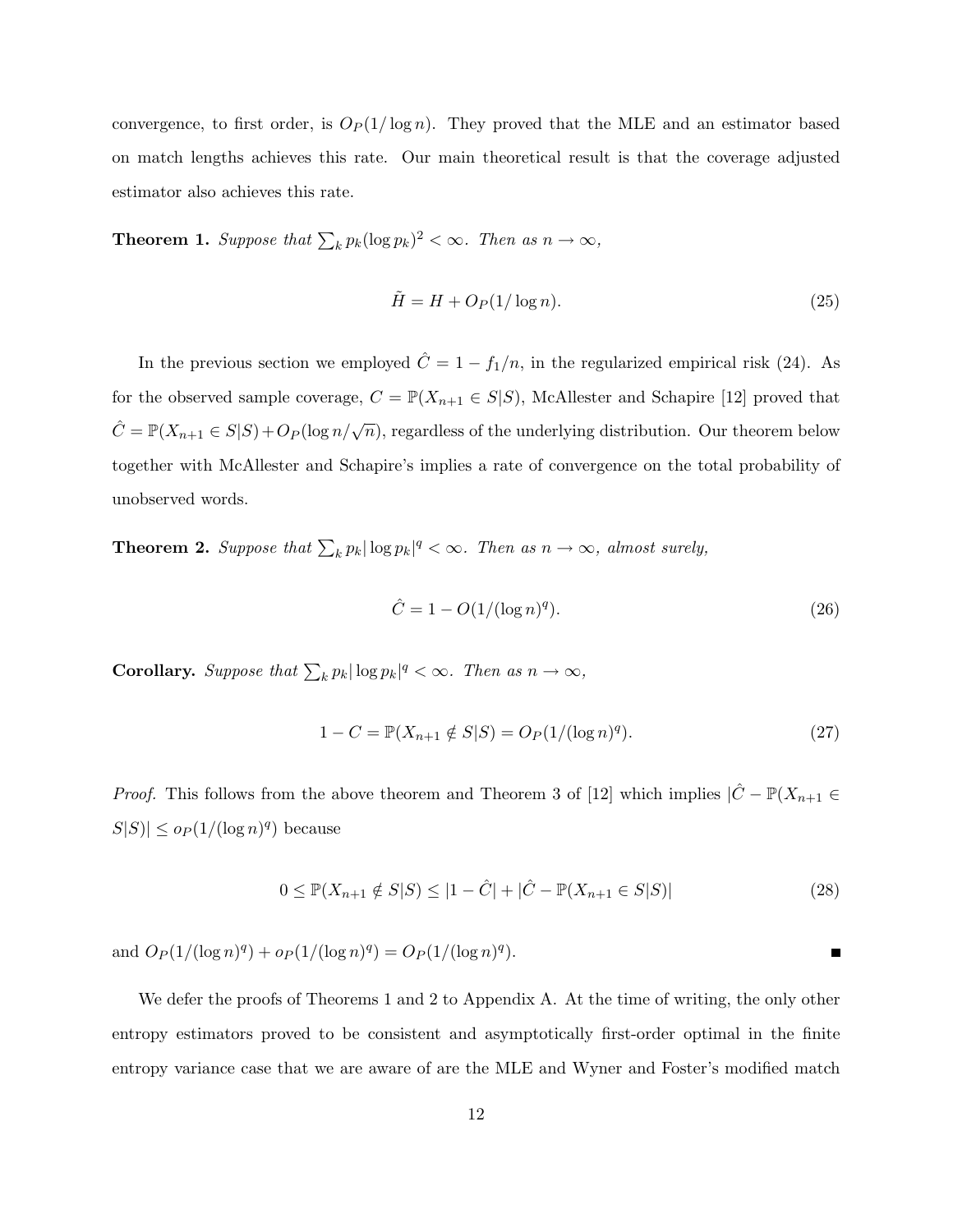length estimator. However, the  $O_P(1/\log n)$  rate, despite being optimal, is somewhat discouraging. It says that in the worst case we will need an exponential number of samples to estimate the entropy. Furthermore, the asymptotics are unable to distinguish the coverage adjusted estimator from the MLE, which has been observed to be severely biased. In the next section we use simulations to study the small-sample performance of the coverage adjusted estimator and the MLE, along with other estimators. The results suggest that in this regime their performances are quite different.

## 4 Simulation Study

We conducted a large number of simulations under varying conditions to investigate the performance of the coverage adjusted estimator (CAE) and compare with four other estimators:

- Empirical Plug-in (MLE): defined in  $(3)$ .
- Miller-Maddow corrected MLE (MM): based on the asymptotic bias formula provided by Miller  $[13]$  and Basharin  $[3]$ . It is derived from equation  $(4)$  by estimating m by the number of distinct words observed  $\hat{m} = \sum_{k} 1\{n_k \geq 1\}$  and adding  $(\hat{m} - 1)/(2n)$  to the MLE.
- Jackknife (JK): proposed by Zahl [27]. It is a bias corrected version of the MLE obtained by averaging all n leave-one-out estimates.
- Best Upper Bounds (BUB): proposed by Paninski [16]. It is obtained by numerically minimizing a worst case error bound for a certain class of linear estimators for a distribution with known support size m.

The NSB estimator proposed by [14] was not included in our simulation comparison because of problems with the software and its computational cost. We also tried their asymptotic formula for their estimator in the "infinite (or unknown)"  $m$  case:

$$
\psi(1)/\ln(2) - 1 + 2\log n - \psi(n - \hat{m}),\tag{29}
$$

where  $\psi(z) = \Gamma'(z)/\Gamma(z)$  is the digamma function. However, we were also unable to get it to work because it seemed to increase unboundedly with the sample size, even for  $m = \infty$  cases.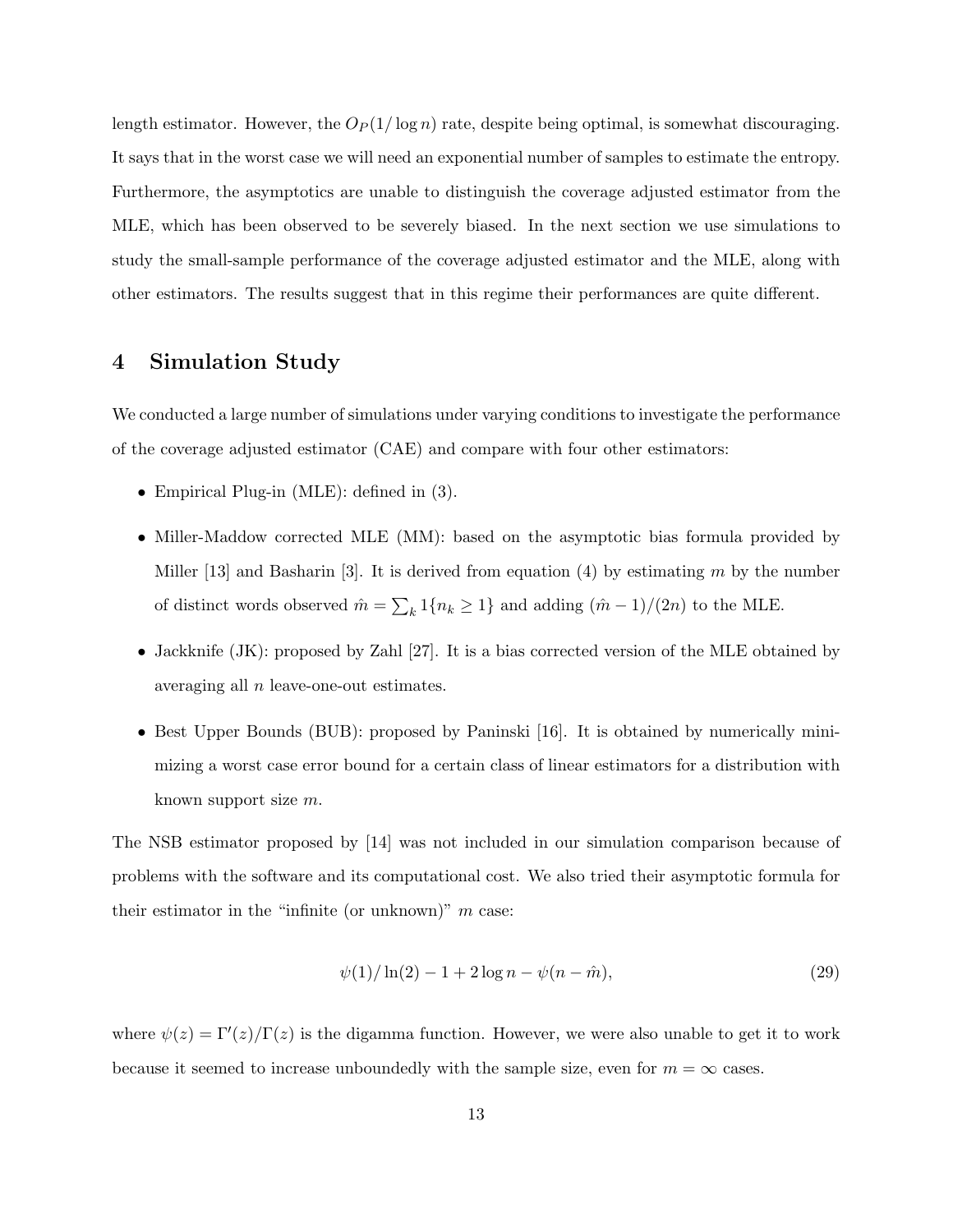There are two sets of experiments consisting of multiple trials. The first set of experiments concern some simple, but popular model distributions. The second set of experiments deal with neuronal data recorded from primate visual and avian auditory systems. It departs from the theoretical assumptions of Section 3 in that the observations are dependent.

Chao and Shen [5] also conducted a simulation study of the coverage adjusted estimator for distributions with small  $m$  and showed that it performs reasonably well even when there is a relatively large fraction of unobserved words. Their article also contains examples from real data sets concerning diversity of species. The experiments presented here are intended to complement their results and expand the scope.

### Practical Considerations

We encountered a few practical hurdles when performing these experiments. The first is that the coverage adjusted estimator is undefined when the sample consists entirely of singletons. In this case  $\hat{C}=0$  and  $\tilde{p}=0$ . The probability of this event decays exponentially fast with the sample size, so it is only an issue for relatively small samples. To deal with this matter we replaced the n denominator in the definition of  $\hat{C}$  with  $n + 1$ . This minor modification does not affect the asymptotic behavior of the estimator, and allows it to be defined for all cases.<sup>3</sup>

The BUB estimator assumes that the number of words  $m$  is finite and requires that it be specified.  $m$  is usually unknown, but sometimes an upper-bound on  $m$  may be assumed. To understand the effect of this choice we tried three different variants on the BUB estimator's  $m$ parameter:

- Understimate (BUB-): The naive  $\hat{m}$  as defined above for the Miller-Maddow corrected MLE.
- Oracle value (BUB.o): The true m in the finite case and  $[2^H]$  in the infinite case.
- Overestimate (BUB+): Twice the oracle value for the first set of experiments and the maximum number of words  $|\mathcal{X}|$  for the second set of neuronal data experiments.

 $3$ Another variation is to add .5 to the numerator and 1 to the denominator.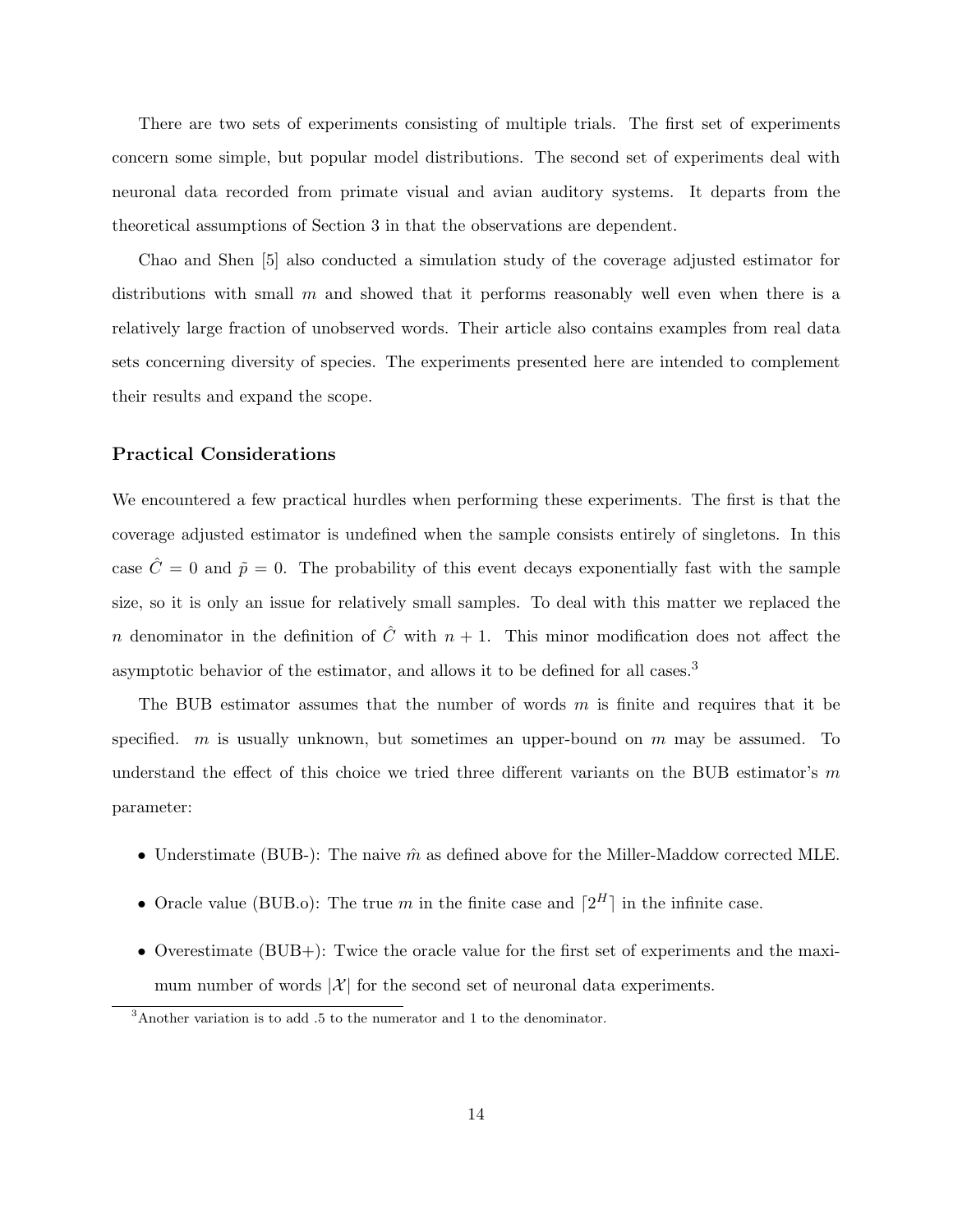|           | support $(k =)$   | $p_k$                    |      | Var[log p(X)] |
|-----------|-------------------|--------------------------|------|---------------|
| Uniform   | $1, \ldots, 1024$ | 1/1024                   |      |               |
| Zipf      | $1, \ldots, 1024$ | $k^{-1}/\sum_{k}k^{-1}$  | 7.51 | 9.59          |
| Poisson   | $1,\ldots,\infty$ | $1024^k/(k!e^{1024})$    | 7.05 | 1.04          |
| Geometric | $1,\ldots,\infty$ | $(1023/1024)^{k-1}/1024$ | 11.4 | 2.08          |

Table 1: Standard models considered in the first set of experiments.

Although the BUB estimator is undefined for the  $m$  infinite case, we still tried using it, defining the m parameter of the oracle estimator to be  $[2^H]$ . This is motivated by the Asymptotic Equipartition Property (AEP) [6], which roughly says that, asymptotically,  $2^H$  is the effective support size of the distribution. There are no theoretical guarantees for this heuristic use of the BUB estimator, but it did seem to work in the simulation cases below. Again, this is an oracle value and not actually known in practice. The implementation of estimator was adapted from software provided by the author of [16] and its numerical tuning parameters were left as default.

#### Experimental Setup

In each trial we sample from a single distribution and compute each estimator's estimate of the entropy. Trials are repeated, with 1,000 independent realizations.

Standard Models We consider the four discrete distributions shown in Table 1. The uniform and truncated Zipf distributions have finite support  $(m = 1, 024)$ , while the Poisson and geometric have infinite support. The Zipf distribution is very popular and often used to model linguistic data. It is sometimes referred to as a "power law." We generated i.i.d. samples of varying sample size  $(n)$ from each distribution and computed the respective estimates. We also considered the distribution of distinct words in James Joyce's novel Ulysses. We found that results were very similar to that of the Zipf distribution and did not include them in this article.

Neuronal Data Here we consider two real neuronal data sets obtained from the Neural Prediction Challenge (http://neuralprediction.berkeley.edu/), first presented in [22]. We fit a variable length Markov chain (VLMC) to subsets of each data set and treated the fitted models as the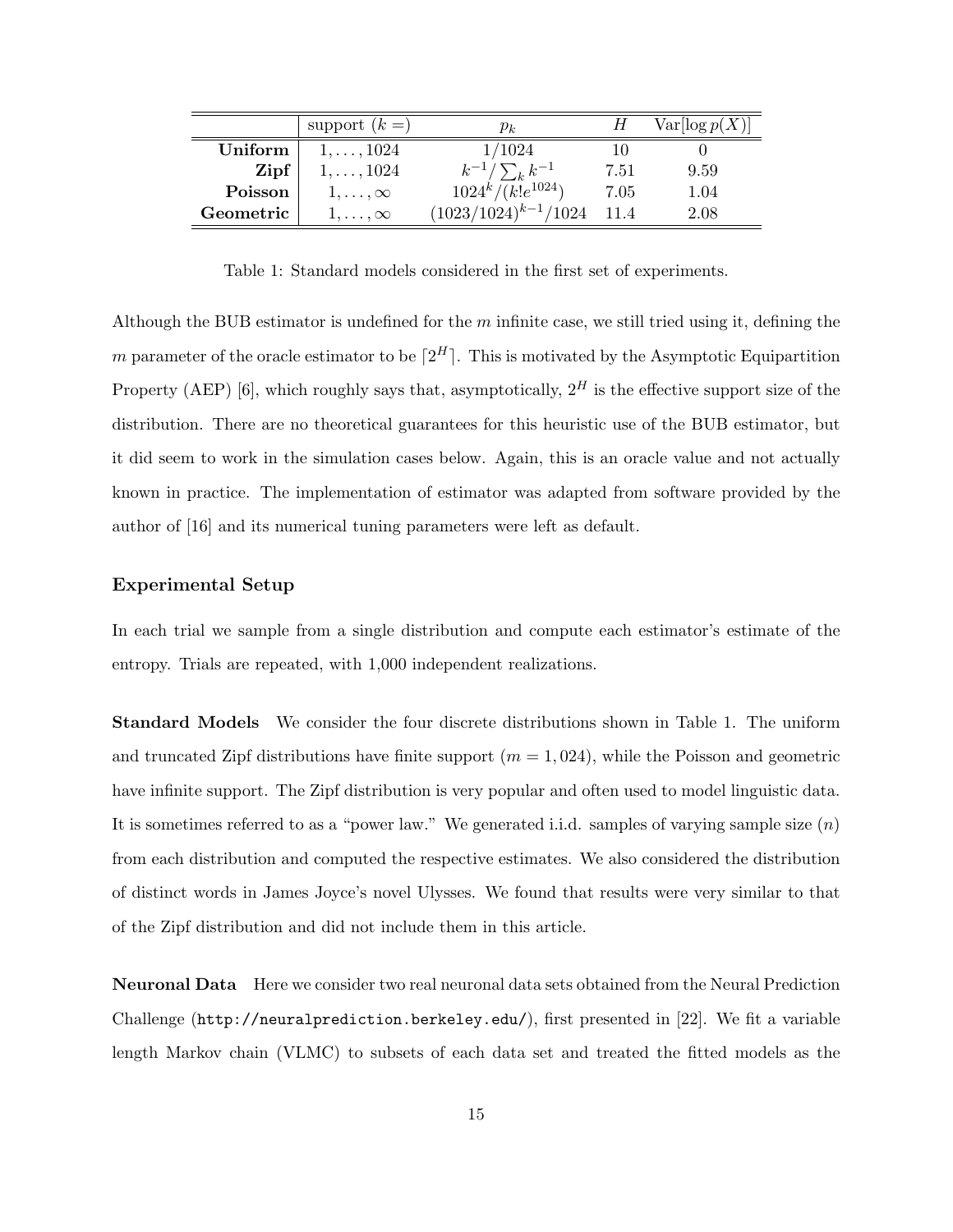|              | depth (msec) |                         | word length $T$ | $ \mathcal{X} $ | H    | H/T            |
|--------------|--------------|-------------------------|-----------------|-----------------|------|----------------|
| Field L VLMC | 232 (232)    | $\{0,1\}^{10}$          | 10              | 1,024           |      | $1.51$ $0.151$ |
|              | 232 (232)    | $\{0,1\}^{15}$          | 15              | 32,768          |      | $2.26$ 0.150   |
| V1 VLMC      | 3(48)        | $\{0, 1, \ldots, 5\}^5$ | 5.              | 7.776           | 8.32 | 1.66           |
|              | 3(48)        | $\{0, 1, \ldots, 5\}^6$ |                 | 46,656          | 9.95 | 1.66           |

Table 2: Fitted VLMC models. Entropy  $(H)$  was computed by Monte Carlo with  $10^6$  samples from the stationary distribution.  $H/T$  is the entropy of the word divided by its length.

truth. Our goal was not to model the neuronal data exactly, but to construct an example which reflects real neuronal data, including any inherent dependence. This experiment departs from the assumption of independence for the theoretical results. See [10] for a general overview of the VLMC methodology.

From the first data set, we extracted 10 repeated trials, recorded from a single neuron in the Field L area of avian auditory system during natural song stimulation. The recordings were discretized into  $\Delta t = 1$  millisecond bins and consist of sequences of 0's and 1's indicating the absence or presence of a spike. We concatenated the ten recordings before fitting the VLMC (with state space  $\{0, 1\}$ . A complete description of the physiology and other information theoretic calculations from the data can be found in [9].

The other data set contained several separate single neuron recording sequences from the V1 area of primate visual system, during a dynamic natural image stimulation. We used the longest contiguous sequence from one particular trial. This consisted of 3,449 spike counts, ranging from 0 to 5. The counts are number of spikes occurring during consecutive  $\Delta t = 16$  millisecond periods. (For the V1 data, the state space of the VLMC is  $\{0, 1, 2, 3, 4, 5\}$ ). The resulting fits for both data sets are shown in Table 2. Note that for each VLMC,  $H/T$  is nearly the same for both choices of word length (cf. the remarks under equation (2) in Section 2).

The (maximum) depth of the VLMC is a measure of time dependence in the data. For the Field L data, the dependence is long, with the VLMC looking 232 time periods (232 msec) into the past. This may reflect the nature of the stimulus in the Field L case. For the V1 data, the dependence is short with the fitted VLMC looking only 3 time periods (48 msec) into the past.

Samples of length n were generated from the stationary distribution of the fitted VLMCs. We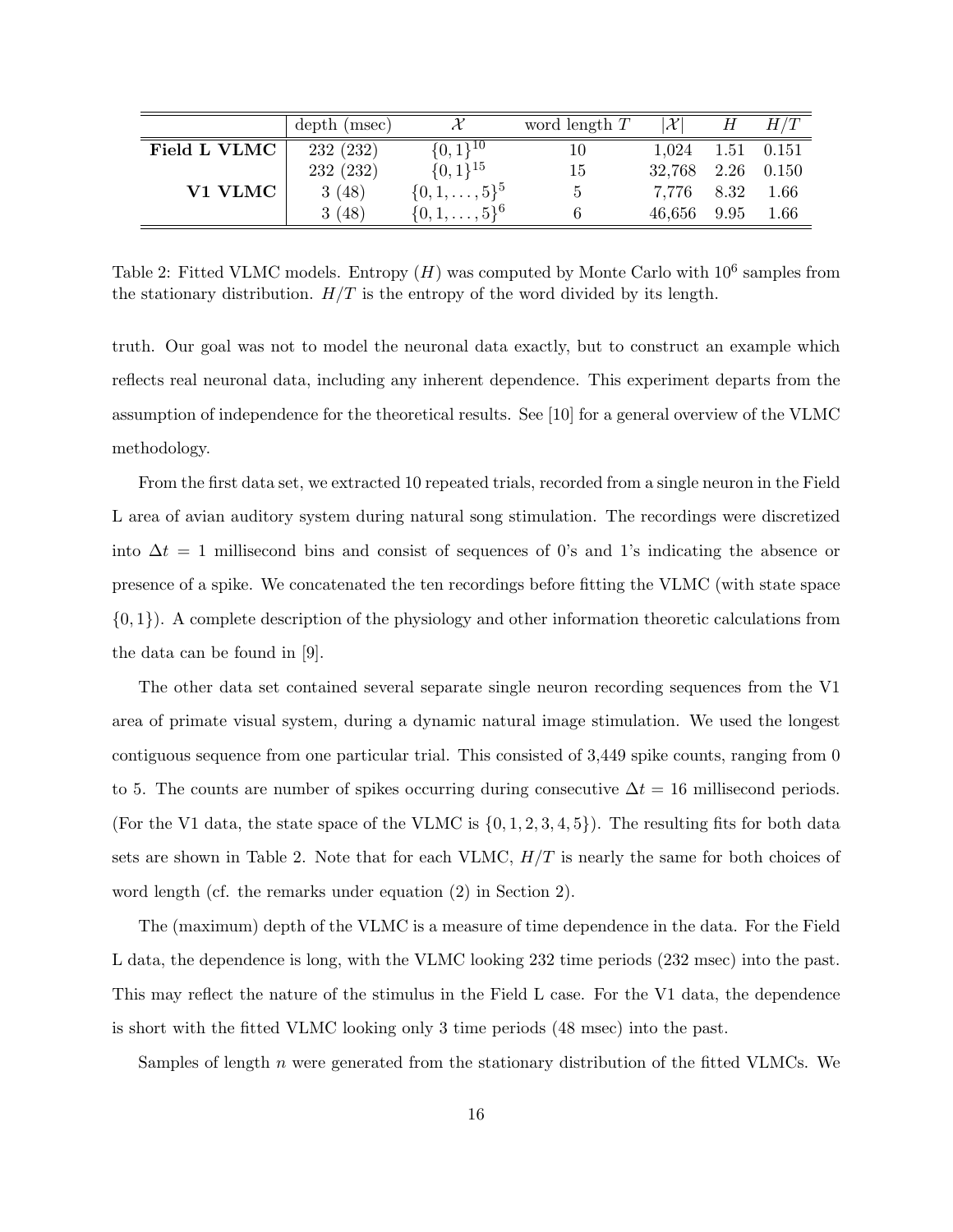subdivided each sample into non-overlapping words of length T. Figure 2 shows this for the Field L model with  $T = 10$ . We tried two different word lengths for each model. The word lengths and entropies are shown in Table 2. We then computed each estimator's estimate of entropy on the words and divided by the word length to get an estimate of the *entropy rate* of the word.

We treat m as unknown in this example and did not include the oracle BUB. o in the experiment. We used the maximum possible value of m, i.e. |X| for BUB+. In the case of Field L with  $T = 10$ , this is 1,024. The other values are shown in Table 2.

#### Results

Standard Models The results are plotted in Figures 3, 4. It is surprising that good estimates can be obtained with just a few observations. Estimating  $m$  from its empirical value marginally improves MM over the MLE. The naive BUB-, which also uses the empirical value of m, performs about the same as JK.

Bias apparently dominates the error of most estimators. The CAE estimator trades away bias for a moderate amount of variance. The RMSE results for the four distributions are very similar. The CAE estimator performs consistently well, even for smaller sample sizes, and is competitive with the oracle BUB.o estimator. The Zipf distribution example seems to be the toughest case for the CAE estimator, but it still performs relatively well for sample sizes of at least 1,000.

Neuronal Data The results are presented in Figures 5 and 6. The effect of the dependence in the sample sequences is not clear, but all the estimators seem to be converging to the truth. CAE consistently performs well for both V1 and Field L, and really shines in the V1 example. However, for Field L there is not much difference between the estimators, except for BUB+.

BUB+ uses m equal to the maximum number of words  $|\mathcal{X}|$  and performs terribly because the data are so sparse. The maximum entropy corresponding to  $|\mathcal{X}|$  is much larger than the actual entropy. In the Field L case, the maximum entropies are 10 and 15, while the actual entropies are 1.51 and 2.26. In the V1 case, the maximum entropies are 12.9 and 15.5, while the actual entropies are 8.32 and 9.95. This may be the reason that the BUB+ estimator has such a large positive bias in both cases, because the estimator is designed to approximately minimize a balance between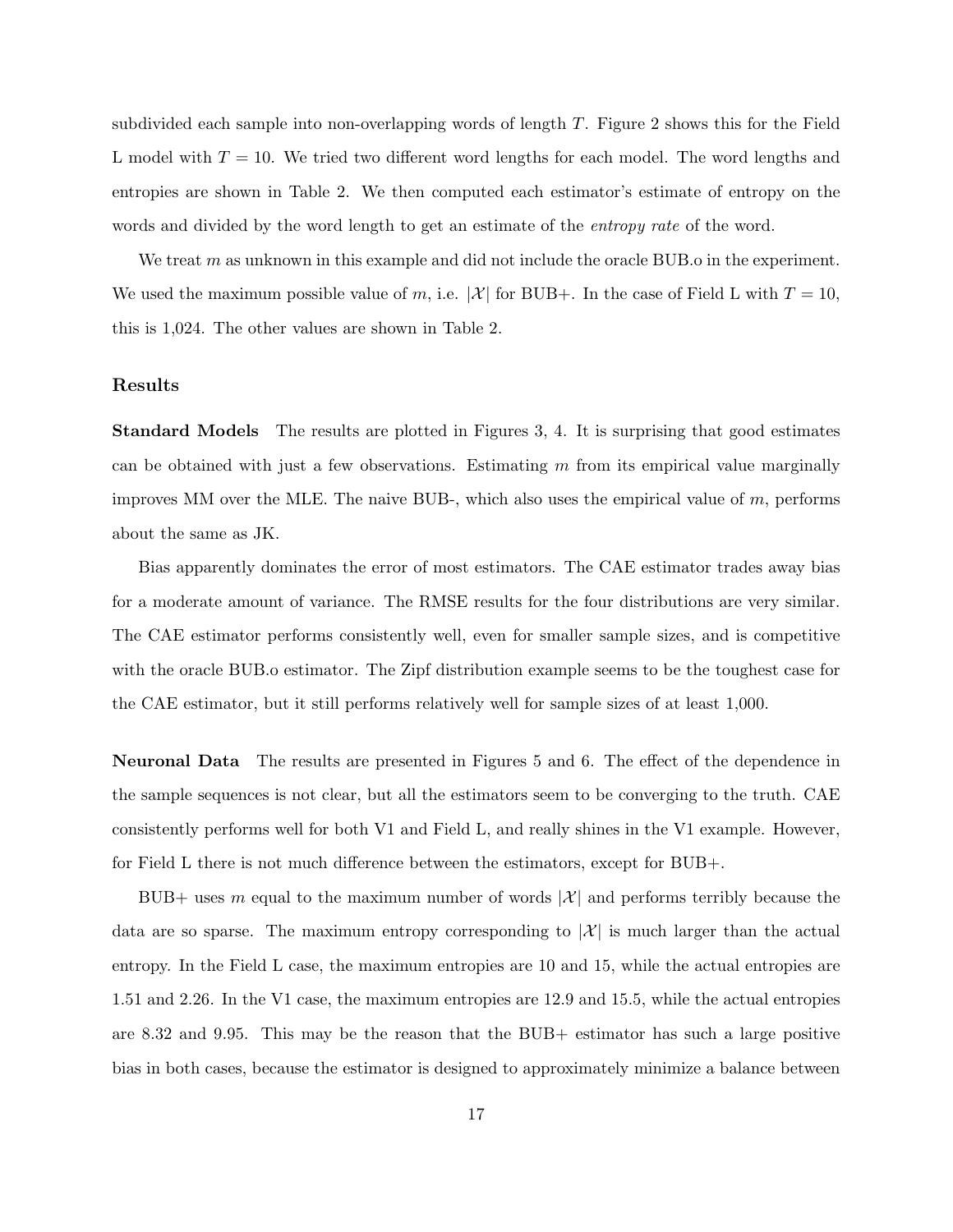**Uniform Distribution**



Figure 3: The two distributions considered here have finite support, with  $m = 1,024$ . (Left) The estimated entropy for several different estimators, over a range of sample sizes  $n$ . The lines are average estimates taken over 1,000 independent realizations, and the vertical bars indicate  $\pm$  one standard deviation of the estimate. The actual value of  $H$  is indicated by a solid gray horizontal line. MM and JK are the Miller-Maddow and Jackknife corrected MLEs. BUB-, BUB.o, and BUB+ are the BUB estimator with its m parameter set to a naive  $\hat{m}$ , oracle  $m = 1024$ , and twice the oracle m. CAE is the coverage adjusted estimator. (**Right**) The corresponding root mean squared error (RMSE). Bias dominates most estimates. For the uniform distribution, CAE and BUB.o have relatively small biases and perform very well for sample sizes as small as several hundred. For the Zipf case, the CAE estimator performs nearly as well as the oracle BUB.o for sample sizes larger than 500.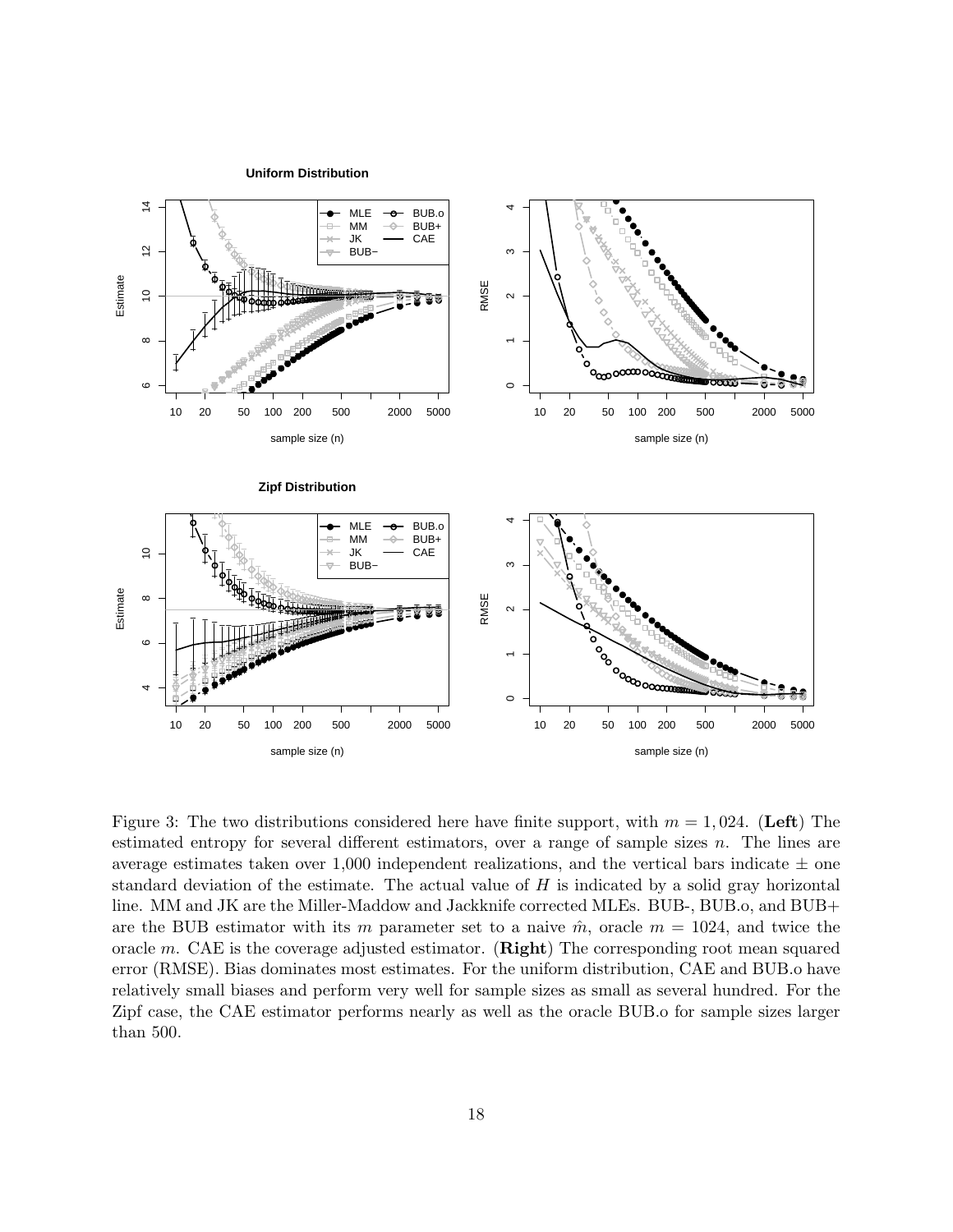

Figure 4: The two distributions considered here have infinite support, with  $m = \infty$ . (Left) The estimated entropy for several different estimators, over a range of sample sizes  $n$ . The lines are average estimates taken over 1,000 independent realizations, and the vertical bars indicate  $\pm$  one standard deviation of the estimate. The actual value of  $H$  is indicated by a solid gray horizontal line. MM and JK are the Miller-Maddow and Jackknife corrected MLEs. BUB-, BUB.o, and BUB+ are the BUB estimator with its m parameter set to a naive  $\hat{m}$ , oracle  $m = \lfloor 2^H \rfloor$ , and twice the oracle  $m$ . CAE is the coverage adjusted estimator. (**Right**) The corresponding root mean squared error (RMSE). Results are very similar to those in the previous figure, the CAE estimator performs nearly as well as the oracle BUB.o.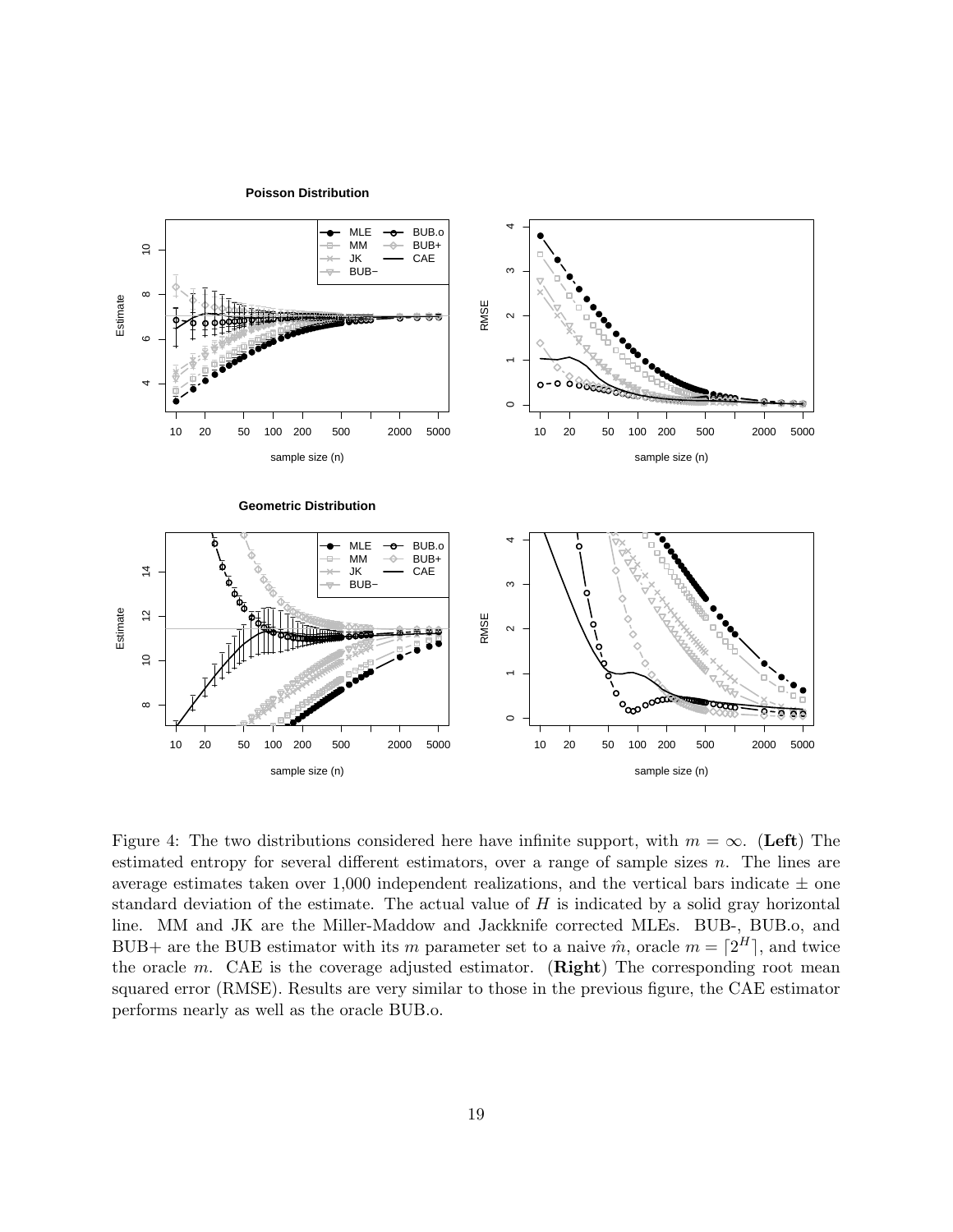

Figure 5: (Left) The estimated entropy rate for several different estimators. Samples of size n are drawn from a stationary VLMC used to model neuronal data from Field L of avian auditory system. A single sample corresponds to 1 millisecond of recording time. We followed the "direct method" and divided each sample sequence into words of length T. In the top row the word length is  $T = 10$ and the maximum number of words  $|\mathcal{X}|$  is 1,024. In the bottom row  $T = 15$  and  $|\mathcal{X}| = 32,768$ . The lines are average estimates taken over 1,000 independent realizations, and the vertical bars indicate  $\pm$  one standard deviation of the estimate. The actual value of  $H/T$  is indicated by a solid gray horizontal line. MM and JK are the Miller-Maddow and Jackknife corrected MLEs. BUB- and BUB+ are the BUB estimator with its m parameter set to a naive  $\hat{m}$  and the maximum possible number of words  $|\mathcal{X}|: 1,024$  for the top row and 32,768 for the bottom. CAE is the coverage adjusted estimator. (Right) The corresponding root mean squared error (RMSE). The BUB+ estimator has a considerably large bias in both cases. The CAE estimator has a moderate balance of bias and variance and shows a visible improvement over all other estimators in the larger  $(T = 15)$  word case.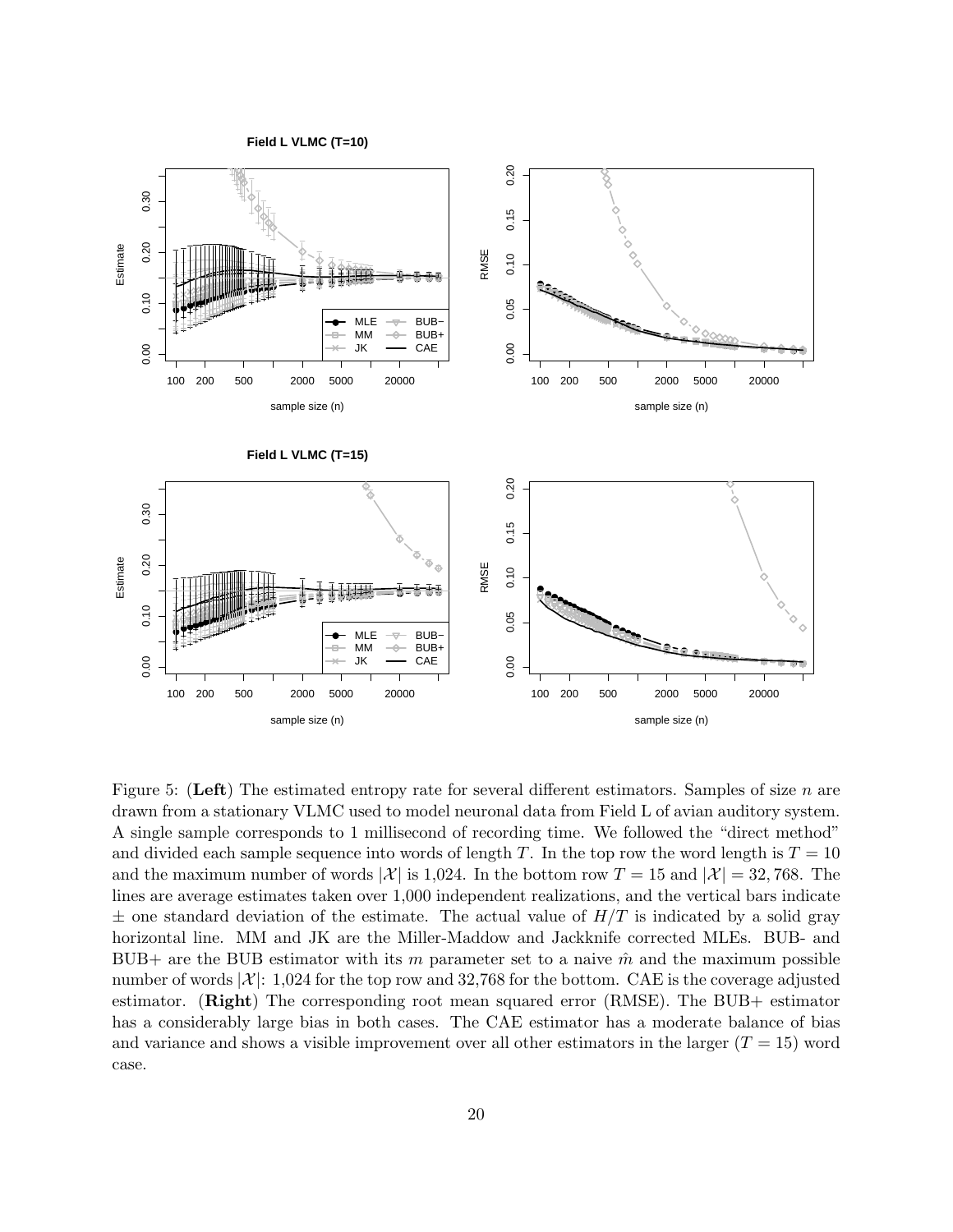

Figure 6: (Left) The estimated entropy rate for several different estimators. The samples of size n are drawn from a stationary VLMC used to model neuronal data from V1 of primate visual system. A single sample corresponds to 16 milliseconds of recording time. We followed the "direct method" and divided each sample sequence into words of length T. In the top row the word length is  $T = 5$ and the maximum number of words |X| is 7,776. In the bottom row  $T = 6$  and  $|X| = 46,656$ . The lines are average estimates taken over 1,000 independent realizations, and the vertical bars indicate  $\pm$  one standard deviation of the estimate. The actual value of  $H/T$  is indicated by a solid gray horizontal line. MM and JK are the Miller-Maddow and Jackknife corrected MLEs. BUB- and BUB+ are the BUB estimator with its m parameter set to a naive  $\hat{m}$  and the maximum possible number of words: 7,776 for the top row and 46,656 for the bottom. CAE is the coverage adjusted estimator. (Right) The corresponding root mean squared error (RMSE). The CAE estimator has the smallest bias and performs much better than the other estimators across all sample sizes.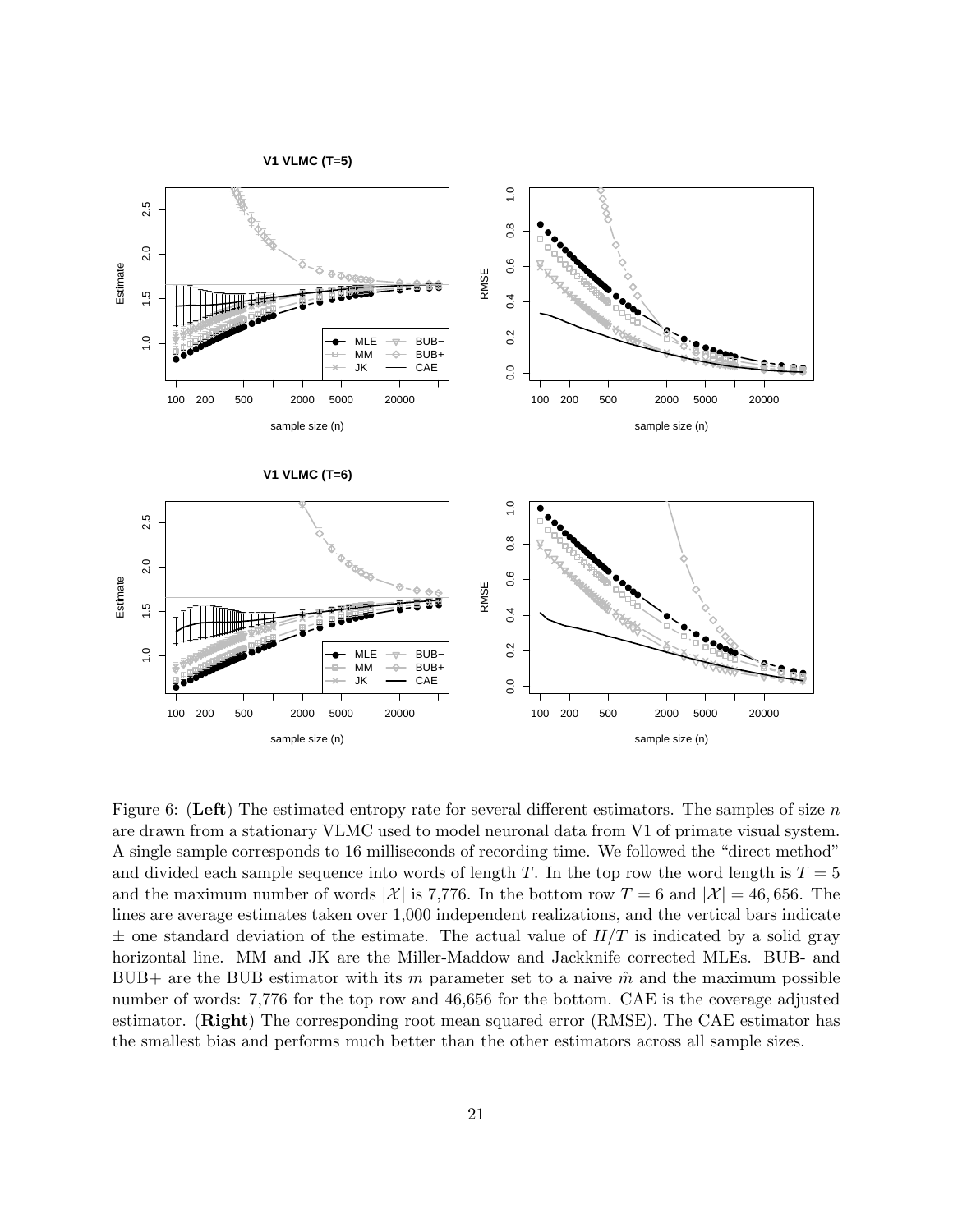upper-bounds on worst case bias and variance.

### Summary

The coverage adjusted estimator is a good choice for situations where  $m$  is unknown and/or infinite. In these situations, the use of an estimator which requires specification of  $m$  is disadvantageous because a poor estimate (or upper-bound) of  $m$ , or the "effective"  $m$  in the infinite case, leads to further error in the estimate. BUB.o, which used the oracle  $m$ , performed well in most cases. However, it is typically not available in practice, because  $m$  is usually unknown.

The Miller-Maddow corrected MLE, which used the empirical value of m, improved on the MLE only marginally. BUB-, which is BUB with the empirical value of  $m$ , performed better than the MLE. It appeared to work in some cases, but not others. For BUB+, where we overestimated or upper-bounded m (by doubling the oracle m, or using the maximal  $|\mathcal{X}|$ ), the bias and RMSE increased significantly over BUB.o for small sample sizes. It appeared to work in some cases, but not others–always alternating with BUB-. In the case of the neuronal data models, BUB+ performed very poorly. In situations like this, even though an upper-bound on  $m$  is known, it can be much larger than the "effective"  $m$ , and result in a gross error.

## 5 Conclusions

Our study has emphasized the value of viewing entropy estimation as a problem of sampling from a population, here a population of words made up of spike train sequence patterns. The coverage adjusted estimator performed very well in our simulation study, and it is very easy to compute. When the word length  $m$  is known, the BUB estimator can perform better. In practice, however, m is usually unknown and, as seen in V1 and Field L examples, assuming an upper bound on it can result in a large error. The coverage-adjusted estimator therefore appears to us to be a safer choice.

Other estimates of the probabilities of observed words, such as the profile-based estimator proposed by Orlitsky et al. [15], might be used in place of  $\tilde{P}$  in the coverage adjusted entropy estimator but that is beyond the scope of this article.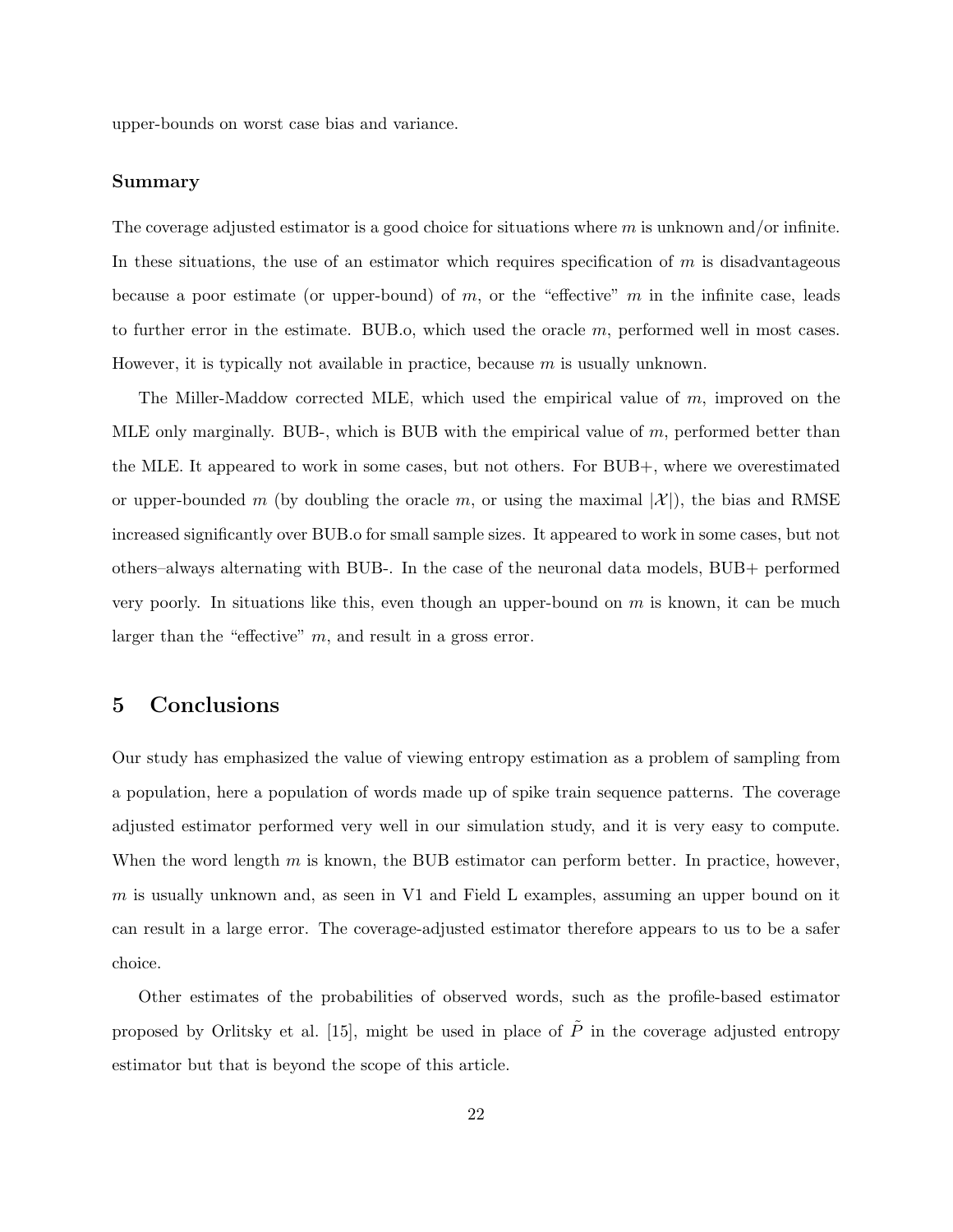The V1 and Field L examples have substantial dependence structure, yet methods derived under the i.i.d. assumption continue to perform well. It may be shown that both the direct method and the coverage-adjusted estimator remain consistent under the relatively weak assumption of stationarity and ergodicity, but the rate of convergence will depend on mixing conditions. On the other hand, in the non-stationary case these methods become inconsistent. Stationarity is, therefore, a very important assumption. We intend to discuss these issue at greater length in a separate paper.

As is clear from our simulation study, the dominant source of error in estimating entropy is often bias, rather than variance, which is typically not captured from computed standard errors. An important problem for future investigation would therefore involve data-driven estimation of bias in the case of unknown or infinite m.

## Acknowledgements

The authors thank both the Theunissen Lab and Gallant Lab at the University of California, Berkeley for providing the data sets. They also thank J. Victor and L. Paninski for helpful comments and discussions on an earlier version of this work presented at the SAND3 poster session. V. Q. Vu would like to gratefully acknowledge support from a NSF VIGRE Graduate Fellowship and from NIDCD grant DC 007293. B. Yu would like to gratefully acknowledge support from NSF grant DMS-03036508 and ARO grant W911NF-05-1-0104. This work began while Kass was a Miller Institute Visiting Research Professor at the University of California, Berkeley. Support from the Miller Institute is greatly appreciated. Kass's work was also supported in part by NIMH grant RO1-MH064537-04.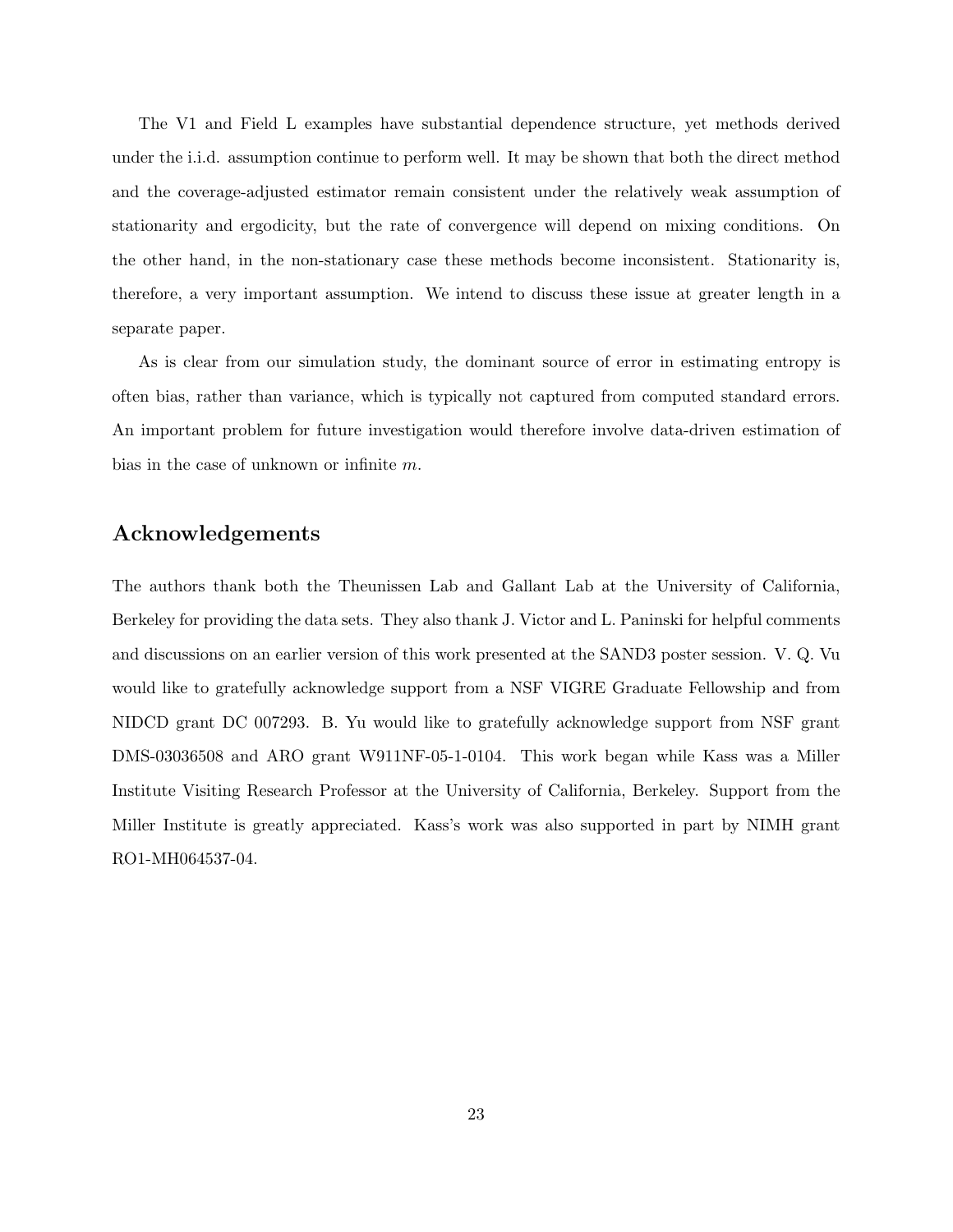## A Proofs

We first prove Theorem 2. The proof builds on the following application of a standard concentration technique.

**Lemma 1.**  $\hat{C} \rightarrow 1$  almost surely.

*Proof.* Consider the number of singletons  $f_1$  as a function of  $x_1^n = (x_1, \ldots, x_n)$ . Modifying a single coordinate of  $x_1^n$  changes the number of singletons by at most 2 because the number of words affected by such a change is at most 2. Hence  $\hat{C} = 1 - f_1/n$  changes by at most  $2/n$ . Using McDiarmid's method of bounded differences, i.e. the Hoeffding-Azuma Inequality, gives

$$
\mathbb{P}(|\hat{C} - \mathbb{E}\hat{C}| > \epsilon) \le 2e^{-\frac{1}{2}n\epsilon^2}
$$
\n(30)

and by consequence of the Borel-Cantelli Lemma,  $|C - \mathbb{E}\hat{C}| \to 0$  almost surely. To show that  $\mathbb{E}\hat{C} \to 1$ , we note that  $1 \ge (1 - p_k)^{n-1} \to 0$  for all  $p_k > 0$  and

$$
|1 - \mathbb{E}\hat{C}| = \mathbb{E}\frac{1}{n}\sum_{k} 1\{n_k = 1\}
$$
\n(31)

$$
= \sum_{k} p_k (1 - p_k)^{n-1} \to 0
$$
\n(32)

as  $n \to \infty$  by the Bounded Convergence Theorem.

Proof of Proposition 1. The bias is

$$
\mathbb{E}\hat{C} - \mathbb{P}(X_{n+1} \in S) = \mathbb{P}(X_{n+1} \notin S) - \mathbb{E}(1 - \hat{C})
$$
\n(33)

$$
= \sum_{k} p_k (1 - p_k)^n - \sum_{k} p_k (1 - p_k)^{n-1}
$$
 (34)

$$
= -\sum_{k} p_k^2 (1 - p_k)^{n-1}.
$$
\n(35)

This quantity is trivially non-positive, and a little bit of calculus shows that the bias is maximized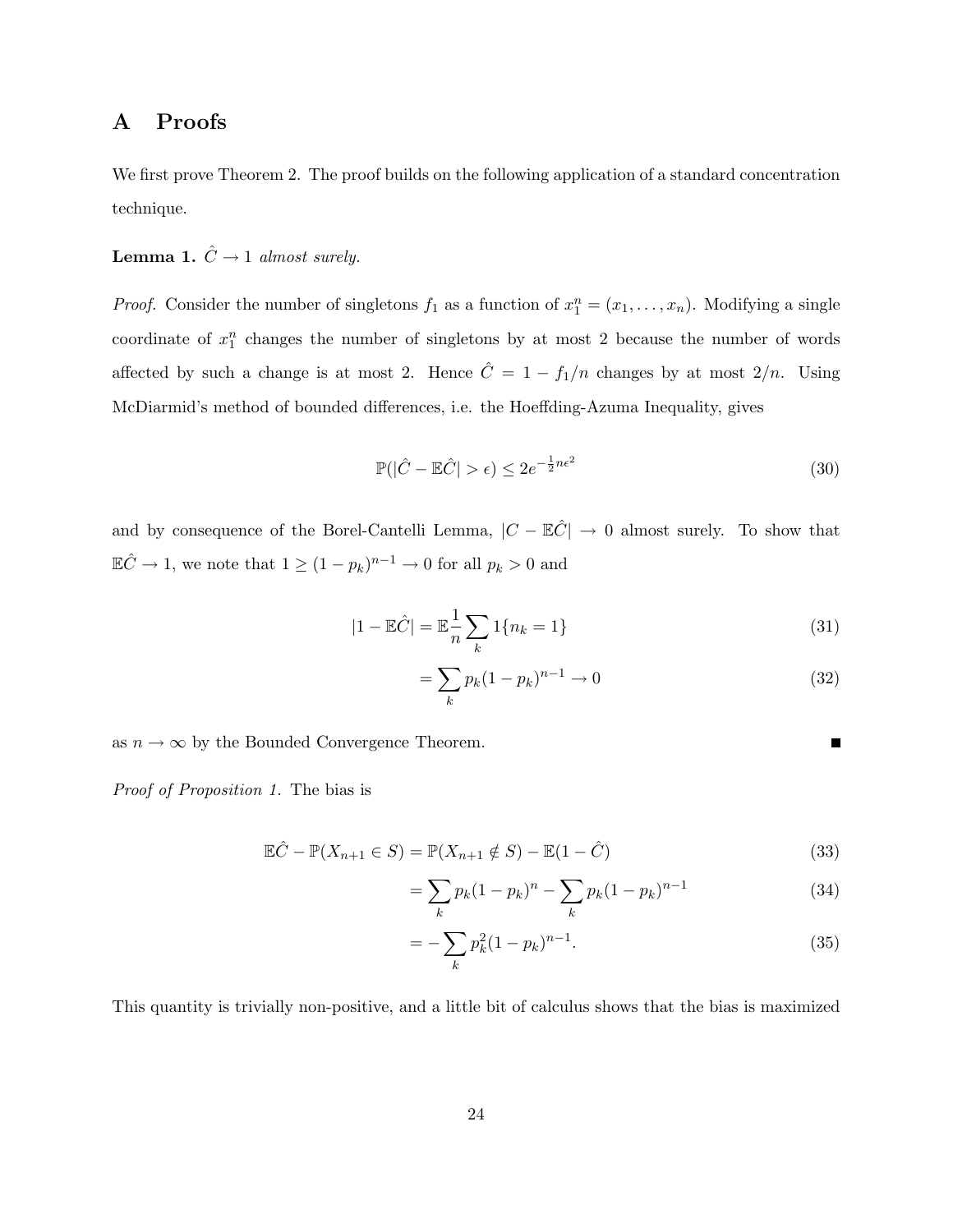by the uniform distribution  $p_k = 1/n$ :

$$
\sum_{k} p_k^2 (1 - p_k)^{n-1} \le \sum_{k} p_k \max_{0 \le x \le 1} x (1 - x)^{n-1} \tag{36}
$$

$$
= \max_{0 \le x \le 1} x(1-x)^{n-1}
$$
 (37)

$$
= (1 - 1/n)^{n-1}/n \tag{38}
$$

The variance bound can be deduced from equation (30), because  $\text{Var }\hat{C} = \int_0^\infty \mathbb{P}(|\hat{C} - \mathbb{E}\hat{C}|^2 > x)dx$ and (30) implies

$$
\int_0^\infty \mathbb{P}(|\hat{C} - \mathbb{E}\hat{C}|^2 > x)dx \le \int_0^\infty 2e^{-\frac{1}{2}nx}dx = 4/n.
$$
 (39)

*Proof of Theorem 2.* From (30) we conclude that  $\hat{C} = \mathbb{E}\hat{C} + O_P(n^{-1/2})$ . So it suffices to show that  $\mathbb{E}\hat{C} = 1 + O(1/(\log n)^q)$ . Let  $\epsilon_n = 1/\sqrt{n}$ . We split the summation in (32):

$$
|1 - \mathbb{E}\hat{C}| = \sum_{k:p_k \le \epsilon_n} p_k (1 - p_k)^{n-1} + \sum_{k:p_k > \epsilon_n} p_k (1 - p_k)^{n-1}
$$
(40)

Using Lemma 2 below, the first term on the right side is

$$
\sum_{k:p_k\leq\epsilon_n} p_k(1-p_k)^{n-1} \leq \sum_{k:p_k\leq\epsilon_n} p_k = O(1/(\log n)^q)
$$
\n(41)

The second term is

$$
\sum_{k:p_k>\epsilon_n} p_k(1-p_k)^{n-1} \le (1-\epsilon_n)^{n-1} \sum_{k:p_k>\epsilon_n} p_k
$$
\n(42)

$$
\leq (1 - \epsilon_n)^{n-1} \tag{43}
$$

$$
\leq \exp(-(n-1)/\sqrt{n})\tag{44}
$$

by the well-known inequality  $1 + x \leq e^x$ .

П

 $\blacksquare$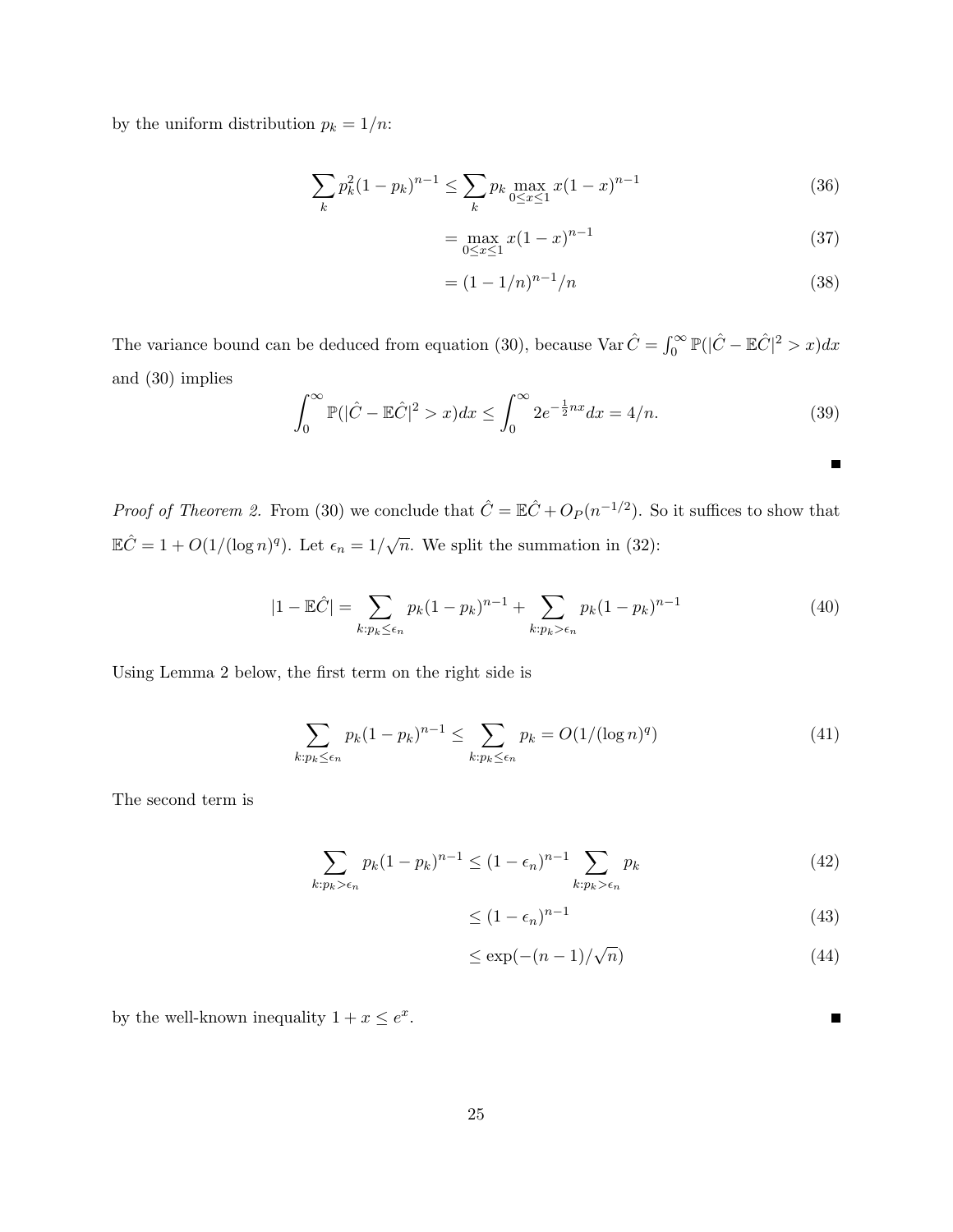Lemma 2 (Wyner and Foster [26]).

$$
\sum_{k: p_k \leq \epsilon} p_k \leq \frac{\sum_k p_k |\log p_k|^q}{\log(1/\epsilon)^q}
$$

*Proof.* Since  $\log(1/x)$  is a decreasing function,

$$
\sum_{k:p_k\leq\epsilon} p_k \left| \log \frac{1}{p_k} \right|^q \geq \sum_{k:p_k\leq\epsilon} p_k \left| \log \frac{1}{\epsilon} \right|^q \tag{45}
$$

and then we collect the  $\log(1/\epsilon)^q$  term to the left side to derive the claim.

Proof of Theorem 1. Using the result of Wyner and Foster that under the above assumptions,  $\hat{H} = H + O_P(1/\log n)$ , it suffices to show  $|\tilde{H} - \hat{H}| = O_P(1/\log n)$ . All summations below will only be over k such that  $\hat{p}_k > 0$  or  $p_k > 0$ . It is easily verified that

$$
\tilde{H} - \hat{H} = -\sum_{k} \frac{\tilde{p}_k \log \tilde{p}_k}{1 - (1 - \tilde{p}_k)^n} - \hat{p}_k \log \hat{p}_k
$$
\n(46)

$$
= -\sum_{k} \left[ \frac{\hat{C}}{1 - (1 - \tilde{p}_k)^n} - 1 \right] \hat{p}_k \log \hat{p}_k \tag{47}
$$

$$
-\sum_{k} \frac{\hat{C}\hat{p}_k \log \hat{C}}{1 - (1 - \tilde{p}_k)^n}
$$
\n(48)

To bound  $R_n$  we will use the  $O_P(1/(\log n)^2)$  rate of  $\hat{C}$  from Theorem 2. Note that  $\hat{C}/n \leq \hat{C}\hat{p}_k =$  $\tilde{p}_k \leq 1$  and by the decreasing nature of  $1/[1-(1-\tilde{p}_k)^n]$ 

$$
|R_n| \le \frac{|\log \hat{C}|}{1 - (1 - \hat{C}/n)^n} \sum_k \hat{p}_k = \frac{|\log \hat{C}|}{1 - (1 - \hat{C}/n)^n}
$$
(49)

By Lemma 1,  $\hat{C} \to 1$  almost surely and since  $x_n \to 1$  implies  $(1 - x_n/n)^n \to e^{-1}$ , the right side is  $\sim |\log \hat{C}|/(1-e^{-1}) = O_P(1/(\log n)^2)$ . As for  $D_n$ ,

$$
|D_n| \le -\sum_{k} \frac{|\hat{C} - 1| + (1 - \tilde{p}_k)^n}{1 - (1 - \tilde{p}_k)^n} \hat{p}_k \log \hat{p}_k
$$
\n(50)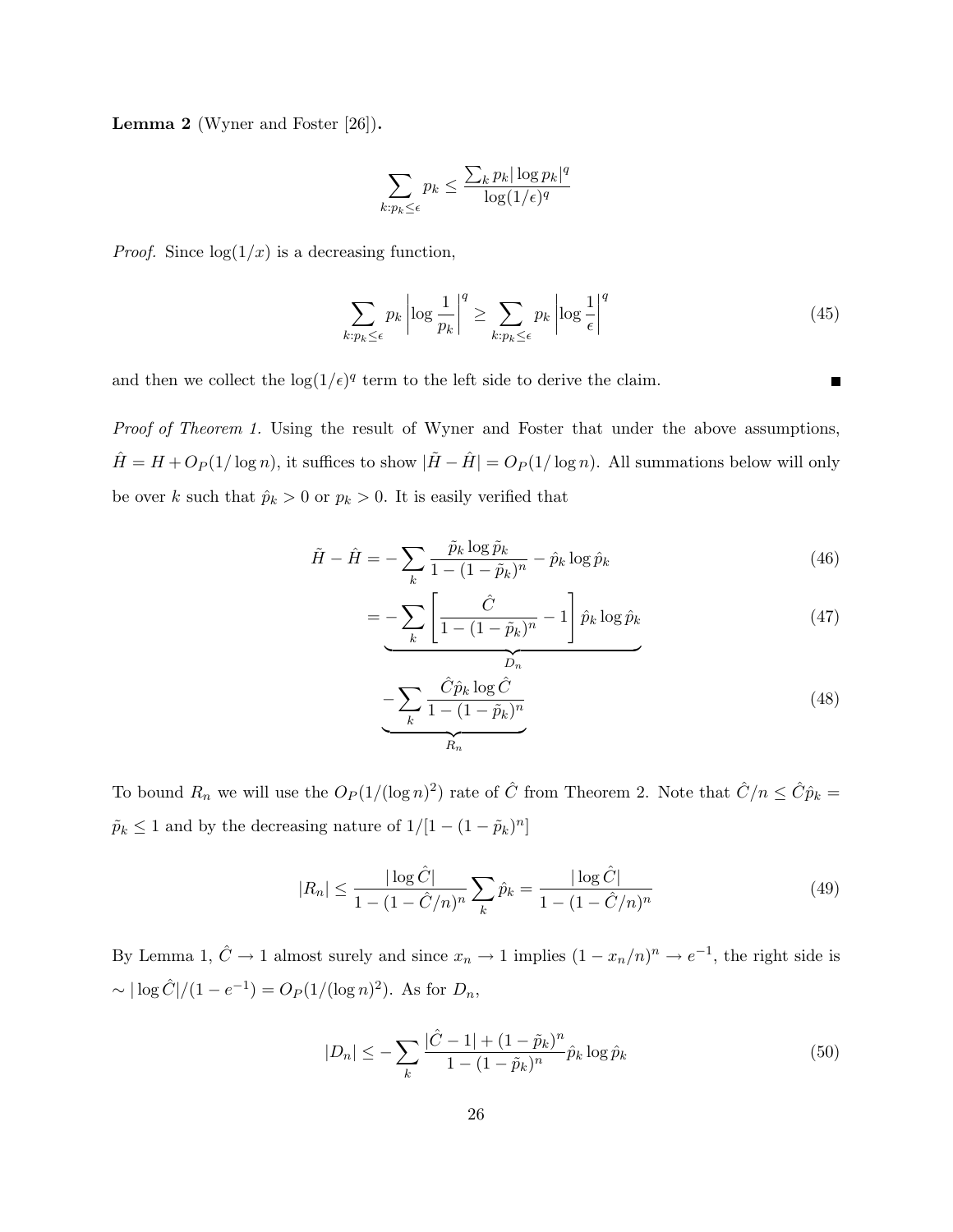and since  $\tilde{p}_k \geq \hat{C}/n$  whenever  $\tilde{p}_k > 0,$ 

$$
-\sum_{k} \frac{|\hat{C} - 1|}{1 - (1 - \tilde{p}_k)^n} \hat{p}_k \log \hat{p}_k \le \frac{|\hat{C} - 1|}{1 - (1 - \hat{C}/n)^n} \hat{H}
$$
(51)

$$
\sim \frac{|\hat{C} - 1|}{1 - e^{-1}} \hat{H}
$$
\n<sup>(52)</sup>

$$
=O_P(1/(\log n)^2)
$$
\n(53)

because  $\hat{H}$  is consistent. The remaining part of  $D_n$  will require a bit more work and we will split it according to the size of  $\hat{p}_k$ . Let  $\epsilon_n = \log n/n$ . Then

$$
-\sum_{k} \frac{(1-\tilde{p}_k)^n}{1 - (1-\tilde{p}_k)^n} \hat{p}_k \log \hat{p}_k = -\sum_{k:\hat{p}_k \le \epsilon_n} \frac{(1-\tilde{p}_k)^n}{1 - (1-\tilde{p}_k)^n} \hat{p}_k \log \hat{p}_k - \sum_{k:\hat{p}_k > \epsilon_n} \frac{(1-\tilde{p}_k)^n}{1 - (1-\tilde{p}_k)^n} \hat{p}_k \log \hat{p}_k
$$
(54)

Similarly to our previous argument,  $\frac{(1-\tilde{p}_k)^n}{1-(1-\tilde{p}_k)^n}$  is decreasing in  $\tilde{p}_k$ . So the second summation on the right side is

$$
-\sum_{k:\hat{p}_k > \epsilon_n} \frac{(1-\tilde{p}_k)^n}{1 - (1-\tilde{p}_k)^n} \hat{p}_k \log \hat{p}_k \le \frac{(1-\epsilon_n)^n}{1 - (1-\epsilon_n)^n} \hat{H}
$$
(55)

$$
=O_P(1/n) \tag{56}
$$

For the remaining summation, we use the fact that  $\tilde{p}_k \geq \hat{C}/n$  and the monotonicity argument once more.

$$
-\sum_{k:\hat{p}_k \leq \epsilon_n} \frac{(1-\tilde{p}_k)^n}{1-(1-\tilde{p}_k)^n} \hat{p}_k \log \hat{p}_k \leq -\frac{(1-\hat{C}/n)^n}{1-(1-\hat{C}/n)^n} \sum_{k:\hat{p}_k \leq \epsilon_n} \hat{p}_k \log \hat{p}_k
$$
(57)

By the consistency of  $\hat{C}$ , the leading term converges to the constant  $e^{-1}/(1-e^{-1})$  and can be ignored. Since  $-\log \hat{p}_k \le \log n$ ,

$$
-\sum_{k:\hat{p}_k\leq\epsilon_n}\hat{p}_k\log\hat{p}_k\leq\log n\sum_{k:\hat{p}_k\leq\epsilon_n}\hat{p}_k\tag{58}
$$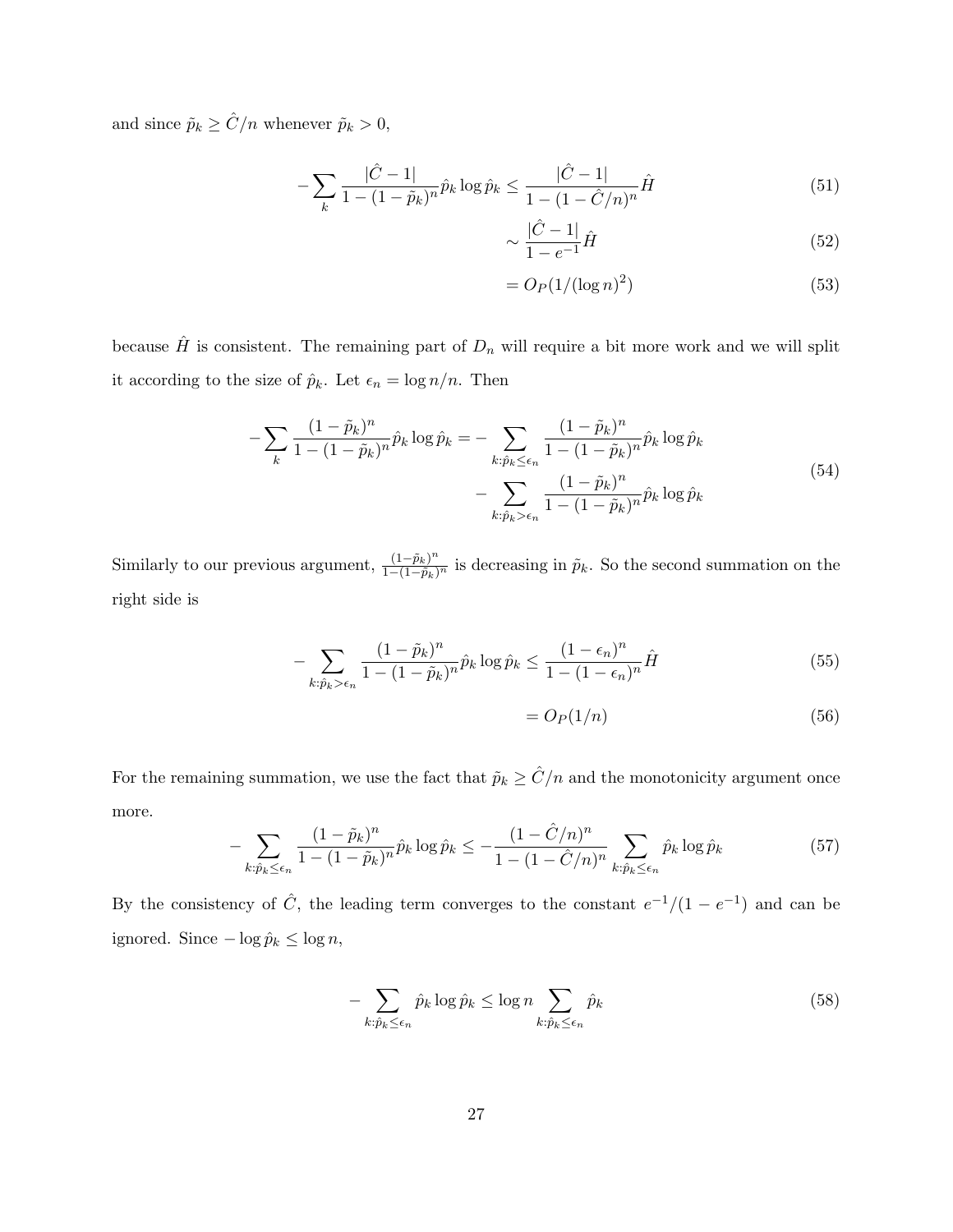We split the summation once last time, but according to the size of  $p_k$ .

$$
\log n \sum_{k:\hat{p}_k \le \epsilon_n} \hat{p}_k \le \log n \left[ \sum_{k:p_k > 1/\sqrt{n}} \epsilon_n + \sum_{k:p_k \le 1/\sqrt{n}} \hat{p}_k \right] \tag{59}
$$

$$
\leq \frac{(\log n)^2}{\sqrt{n}} + \log n \sum_{k: p_k \leq 1/\sqrt{n}} \hat{p}_k,\tag{60}
$$

where we have used the fact that  $|\{k : p_k > 1/\sqrt{n}\}| \leq \sqrt{n}$ . Taking expectation, applying Lemma 2 and Markov's Inequality shows that

$$
= \log n \sum_{k: p_k \le 1/\sqrt{n}} \hat{p}_k = O_P(1/\log n)
$$
\n(61)

The proof is complete because  $(\log n)^2/\sqrt{n}$  is also  $O(1/\log n)$ .

# References

- [1] A. Antos and I. Kontoyiannis. Convergence properties of functional estimates for discrete distributions. Random Structures and Algorithms, 19:163–193, 2001.
- [2] J. Ashbridge and I. B. J. Goudie. Coverage-adjusted estimators for mark-recapture in heterogeneous populations. Communications in Statistics-Simulation, 29:1215–1237, 2000.
- [3] G. P. Basharin. On a statistical estimate for the entropy of a sequence of independent random variables. Theory of Probability and its Applications, 4:333–336, 1959.
- [4] A. Borst and F. E. Theunissen. Information theory and neural coding. Nature Neuroscience, 2(11):947–957, 1999.
- [5] A. Chao and T.-J. Shen. Nonparametric estimation of shannon's index of diversity when there are unseen species in sample. Environmental and Ecological Statistics, 10:429–443, 2003.
- [6] T. Cover and J. Thomas. Elements of Information Theory. Wiley, 1991.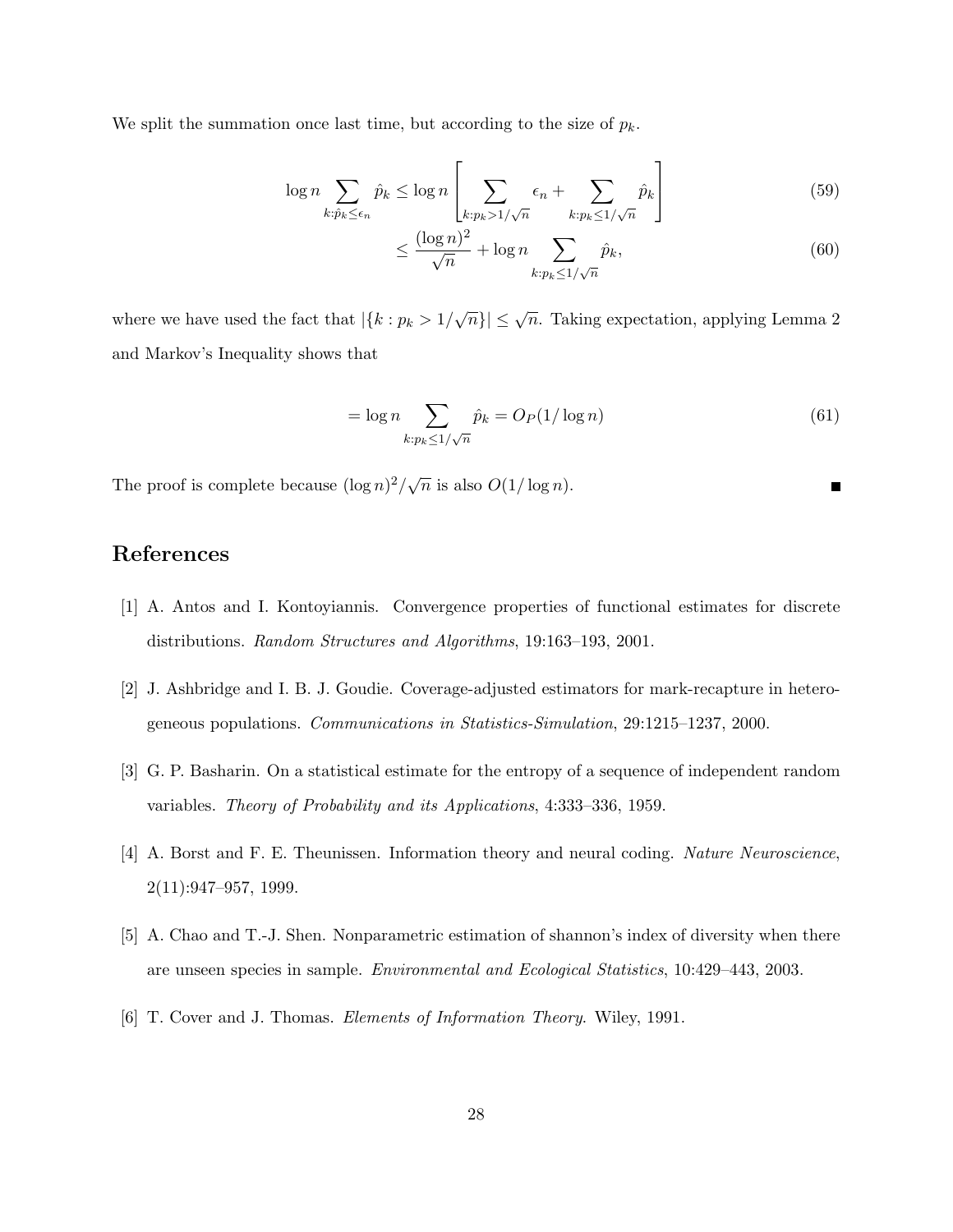- [7] I. J. Good. The population frequencies of species and the estimation of population parameters. Biometrika, 40(3/4):237–264, 1953.
- [8] D. G. Horvitz and D. J. Thompson. A generalization of sampling without replacement from a finite universe. Journal of the American Statistical Association, 47(260):663–685, 1952.
- [9] A. Hsu, S. M. N. Woolley, T. E. Fremouw, and F. E. Theunissen. Modulation power and phase spectrum of natural sounds enhance neural encoding performed by single auditory neurons. The Journal of Neurosccience, 24(41):9201–9211, 2004.
- [10] M. Mächler and P. Bühlmann. Variable length markov chains: Methodology, computing and software. Technical Report 104, ETH Zurich, 2002.
- [11] D. M. MacKay and W. S. McCulloch. The limiting information capacity of a neuronal link. Bulletin of Mathematical Biophysics, 14:127–135, 1952.
- [12] D. McAllester and R. E. Schapire. On the convergence rate of good-turing estimators. In Proc. 13th Annu. Conference on Comput. Learning Theory, pages 1–6. Morgan Kaufmann, San Francisco, 2000.
- [13] G. Miller. Note on the bias of information estimates. In H. Quastler, editor, Information Theory in Psychology: Problems and Methods II-B, pages 95–100. Free Press, Glencoe, IL, 1955.
- [14] I. Nemenman, W. Bialek, and R. de Ruyter van Steveninck. Entropy and information in neural spike trains: Progress on the sampling problem. Physical Review E, 69, 2004.
- [15] A. Orlitsky, N. P. Santhanam, K. Viswanathan, and J. Zhang. On modeling profiles instead of values. In Conference on Uncertainty in Artificial Intelligence, pages 426–435, 2004.
- [16] L. Paninski. Estimation of entropy and mutual information. Neural Computation, 15:1191– 1253, 2003.
- [17] D. H. Perkel and T. H. Bullock. Neural coding: A report based on an nrp work session. Neurosciences Research Program Bulletin, 6:219–349, 1968.